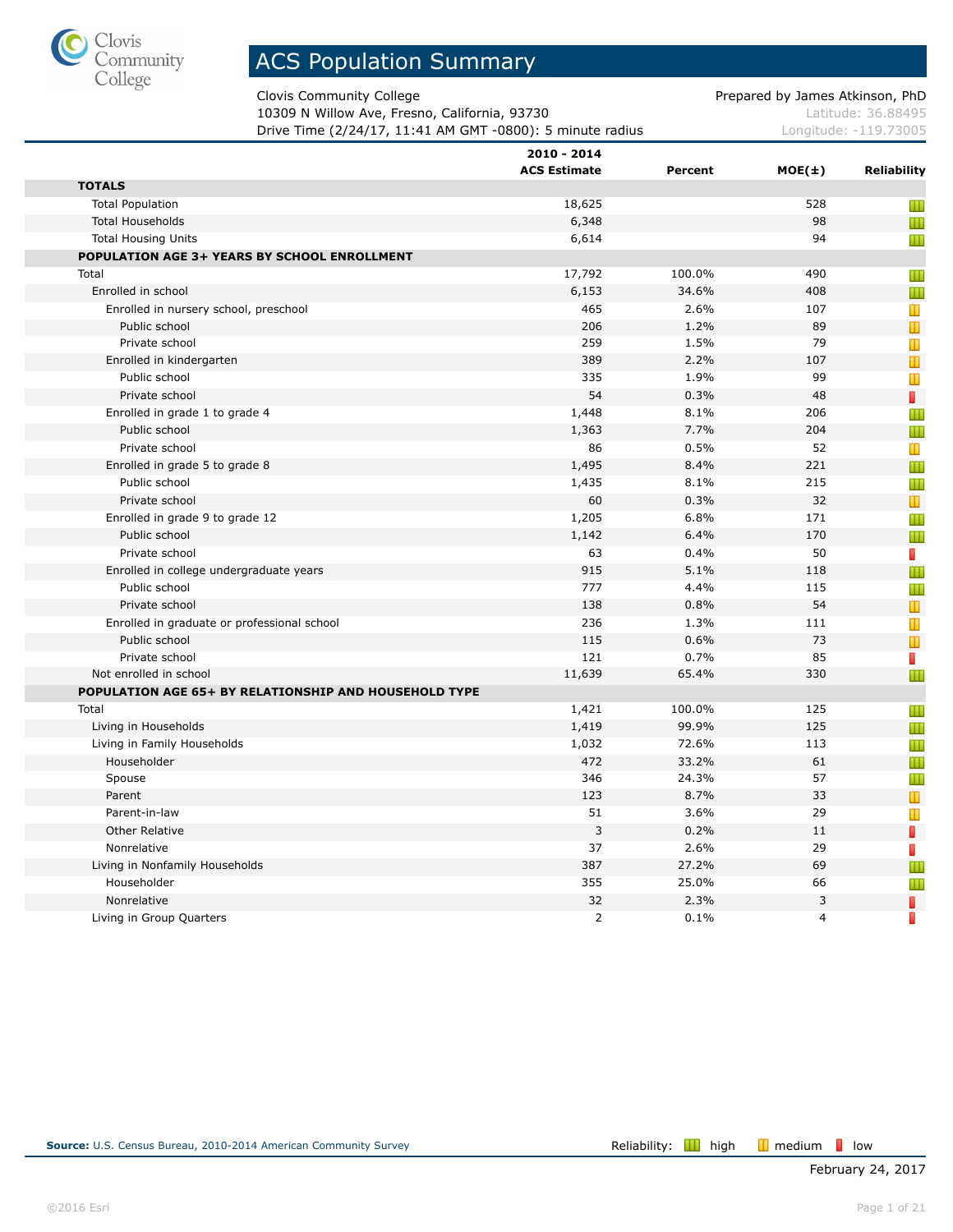

Clovis Community College **Prepared by James Atkinson, PhD** 

10309 N Willow Ave, Fresno, California, 93730 Material Control 2010 Matte 26.88495 **Drive Time (2/24/17, 11:41 AM GMT -0800): 5 minute radius** Longitude: -119.73005

|                                                           | 2010 - 2014<br><b>ACS Estimate</b> | Percent       |            | <b>Reliability</b> |
|-----------------------------------------------------------|------------------------------------|---------------|------------|--------------------|
| HOUSEHOLDS BY TYPE AND SIZE AND AGE                       |                                    |               | $MOE(\pm)$ |                    |
| Family Households                                         | 4,952                              | 78.0%         | 150        | Ш                  |
| 2-Person                                                  | 1,645                              | 25.9%         | 166        | Ш                  |
| 3-Person                                                  | 1,122                              | 17.7%         | 160        | Ш                  |
| 4-Person                                                  | 1,420                              | 22.4%         | 154        | Ш                  |
| 5-Person                                                  | 548                                | 8.6%          | 131        | T                  |
| 6-Person                                                  | 127                                | 2.0%          | 56         |                    |
| 7+ Person                                                 | 90                                 | 1.4%          | 53         | T                  |
| Nonfamily Households                                      | 1,396                              | 22.0%         | 164        | Ш                  |
| 1-Person                                                  | 1,133                              | 17.8%         | 139        | Ш                  |
| 2-Person                                                  | 221                                | 3.5%          | 84         | T                  |
| 3-Person                                                  | 39                                 | 0.6%          | 55         | П                  |
| 4-Person                                                  | 3                                  | 0.0%          | 31         | П                  |
| 5-Person                                                  | $\pmb{0}$                          | 0.0%          | 0          |                    |
| 6-Person                                                  | $\mathbf 0$                        | 0.0%          | 0          |                    |
| 7+ Person                                                 | $\mathbf 0$                        | 0.0%          | 0          |                    |
|                                                           |                                    |               |            |                    |
| <b>HOUSEHOLDS BY PRESENCE OF PEOPLE UNDER 18 YEARS BY</b> |                                    |               |            |                    |
| <b>HOUSEHOLD TYPE</b>                                     |                                    |               |            |                    |
| Households with one or more people under 18 years         | 3,140                              | 49.5%         | 147        | Ш                  |
|                                                           | 3,137                              | 49.4%         | 147        | Ш                  |
| Family households                                         |                                    | 40.1%         | 166        | Ш                  |
| Married-couple family                                     | 2,548                              |               | 38         | T                  |
| Male householder, no wife present                         | 92                                 | 1.4%          |            | T                  |
| Female householder, no husband present                    | 497<br>3                           | 7.8%<br>0.0%  | 150<br>31  | П                  |
| Nonfamily households                                      |                                    |               |            | Ш                  |
| Households with no people under 18 years                  | 3,208                              | 50.5%         | 173        | Ш                  |
| Married-couple family<br>Other family                     | 1,630<br>185                       | 25.7%<br>2.9% | 142<br>44  | Т                  |
|                                                           |                                    | 22.0%         | 164        | Ш                  |
| Nonfamily households                                      | 1,394                              |               |            |                    |
| HOUSEHOLDS BY PRESENCE OF PEOPLE 65 YEARS AND OVER,       |                                    |               |            |                    |
| HOUSEHOLD SIZE AND HOUSEHOLD TYPE                         |                                    |               |            |                    |
| Households with Pop 65+                                   | 1,031                              | 16.2%         | 88         | Ш                  |
| 1-Person                                                  | 324                                | 5.1%          | 67         | Т                  |
| 2+ Person Family                                          | 674                                | 10.6%         | 69         | Ш                  |
| 2+ Person Nonfamily                                       | 34                                 | 0.5%          | 21         | Т                  |
| Households with No Pop 65+                                | 5,317                              | 83.8%         | 115        | Ш                  |
| 1-Person                                                  | 810                                | 12.8%         | 139        | Ш                  |
| 2+ Person Family                                          | 4,278                              | 67.4%         | 155        | Ш                  |
| 2+ Person Nonfamily                                       | 229                                | 3.6%          | 99         | $\mathbf T$        |
|                                                           |                                    |               |            |                    |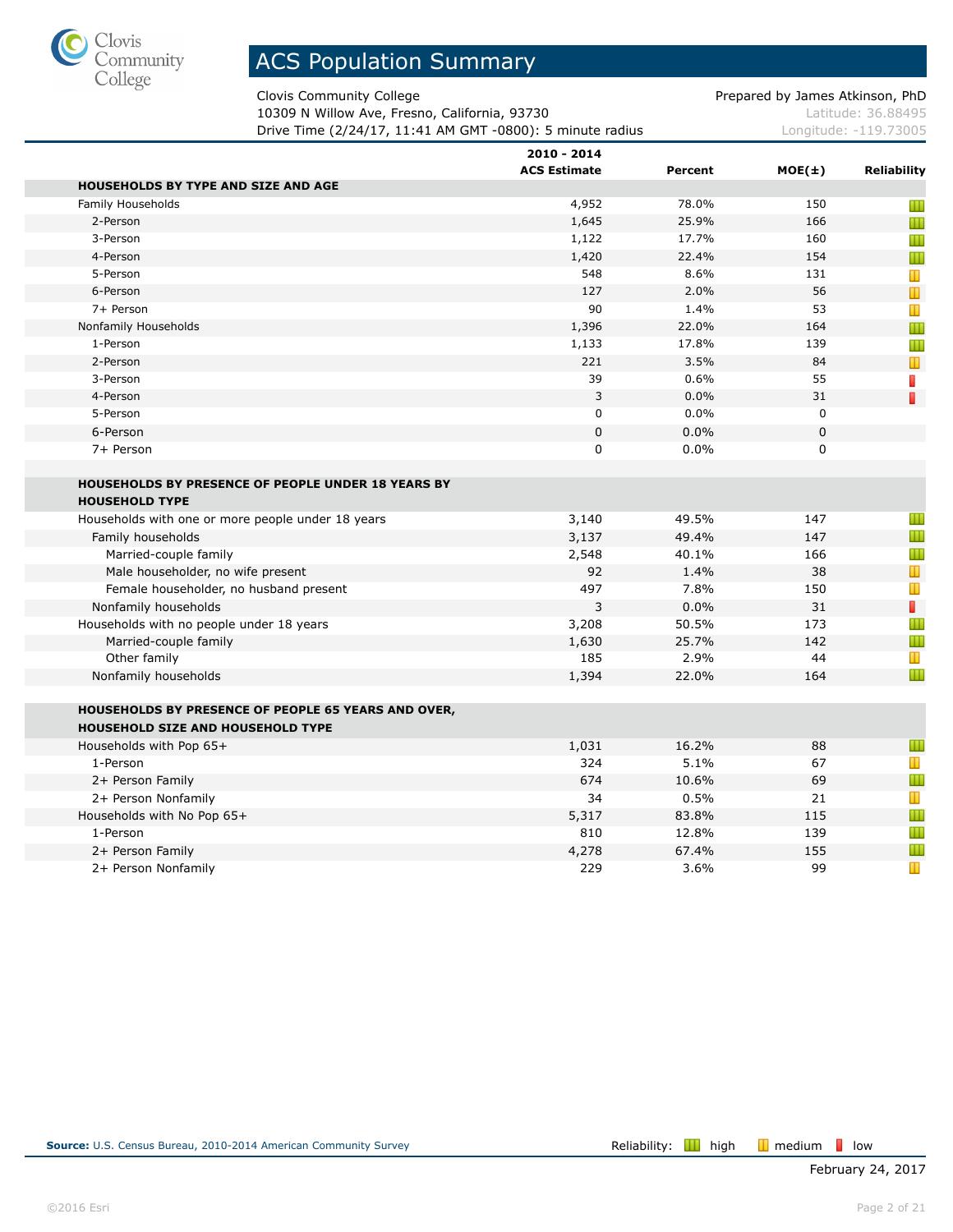

Clovis Community College **Prepared by James Atkinson, PhD** 

10309 N Willow Ave, Fresno, California, 93730 Material Control 2010 Matte 26.88495 **Drive Time (2/24/17, 11:41 AM GMT -0800): 5 minute radius** Longitude: -119.73005

| $MOE(\pm)$<br>Reliability<br>492<br>Ш                                                                                                                                                                                                                                               |
|-------------------------------------------------------------------------------------------------------------------------------------------------------------------------------------------------------------------------------------------------------------------------------------|
|                                                                                                                                                                                                                                                                                     |
|                                                                                                                                                                                                                                                                                     |
|                                                                                                                                                                                                                                                                                     |
|                                                                                                                                                                                                                                                                                     |
|                                                                                                                                                                                                                                                                                     |
| 358<br>Ш                                                                                                                                                                                                                                                                            |
| 66<br>T                                                                                                                                                                                                                                                                             |
| 66<br>Ш                                                                                                                                                                                                                                                                             |
| П<br>16                                                                                                                                                                                                                                                                             |
| 0                                                                                                                                                                                                                                                                                   |
| 129<br>T                                                                                                                                                                                                                                                                            |
| 133<br>Ш                                                                                                                                                                                                                                                                            |
| П<br>21                                                                                                                                                                                                                                                                             |
| 0                                                                                                                                                                                                                                                                                   |
| 33<br>T                                                                                                                                                                                                                                                                             |
| Ш                                                                                                                                                                                                                                                                                   |
|                                                                                                                                                                                                                                                                                     |
|                                                                                                                                                                                                                                                                                     |
| П                                                                                                                                                                                                                                                                                   |
| П                                                                                                                                                                                                                                                                                   |
|                                                                                                                                                                                                                                                                                     |
|                                                                                                                                                                                                                                                                                     |
|                                                                                                                                                                                                                                                                                     |
| Ш                                                                                                                                                                                                                                                                                   |
| Т                                                                                                                                                                                                                                                                                   |
| Т                                                                                                                                                                                                                                                                                   |
| П                                                                                                                                                                                                                                                                                   |
| D                                                                                                                                                                                                                                                                                   |
| $\mathbb T$                                                                                                                                                                                                                                                                         |
| Ш                                                                                                                                                                                                                                                                                   |
| П                                                                                                                                                                                                                                                                                   |
|                                                                                                                                                                                                                                                                                     |
| Ш                                                                                                                                                                                                                                                                                   |
| Ш                                                                                                                                                                                                                                                                                   |
| Т                                                                                                                                                                                                                                                                                   |
| П                                                                                                                                                                                                                                                                                   |
| $\mathbb T$                                                                                                                                                                                                                                                                         |
| Ш                                                                                                                                                                                                                                                                                   |
| П                                                                                                                                                                                                                                                                                   |
| П                                                                                                                                                                                                                                                                                   |
|                                                                                                                                                                                                                                                                                     |
| Ш                                                                                                                                                                                                                                                                                   |
| T                                                                                                                                                                                                                                                                                   |
| П                                                                                                                                                                                                                                                                                   |
| П                                                                                                                                                                                                                                                                                   |
|                                                                                                                                                                                                                                                                                     |
|                                                                                                                                                                                                                                                                                     |
| T                                                                                                                                                                                                                                                                                   |
| Т                                                                                                                                                                                                                                                                                   |
| П                                                                                                                                                                                                                                                                                   |
|                                                                                                                                                                                                                                                                                     |
| Ш                                                                                                                                                                                                                                                                                   |
| П                                                                                                                                                                                                                                                                                   |
| П                                                                                                                                                                                                                                                                                   |
| П                                                                                                                                                                                                                                                                                   |
| П                                                                                                                                                                                                                                                                                   |
| П                                                                                                                                                                                                                                                                                   |
|                                                                                                                                                                                                                                                                                     |
|                                                                                                                                                                                                                                                                                     |
| 33<br>$\mathbf 0$<br>0<br>25<br>25<br>0<br>5<br>368<br>200<br>193<br>164<br>5<br>327<br>347<br>53<br>$\mathbf 0$<br>151<br>142<br>38<br>13<br>68<br>51<br>14<br>14<br>112<br>109<br>130<br>59<br>0<br>35<br>28<br>43<br>0<br>27<br>32<br>16<br>29<br>100<br>100<br>$\mathbf 0$<br>0 |

**Source:** U.S. Census Bureau, 2010-2014 American Community Survey **Reliability: Reliability: III** high **III** medium **l**ow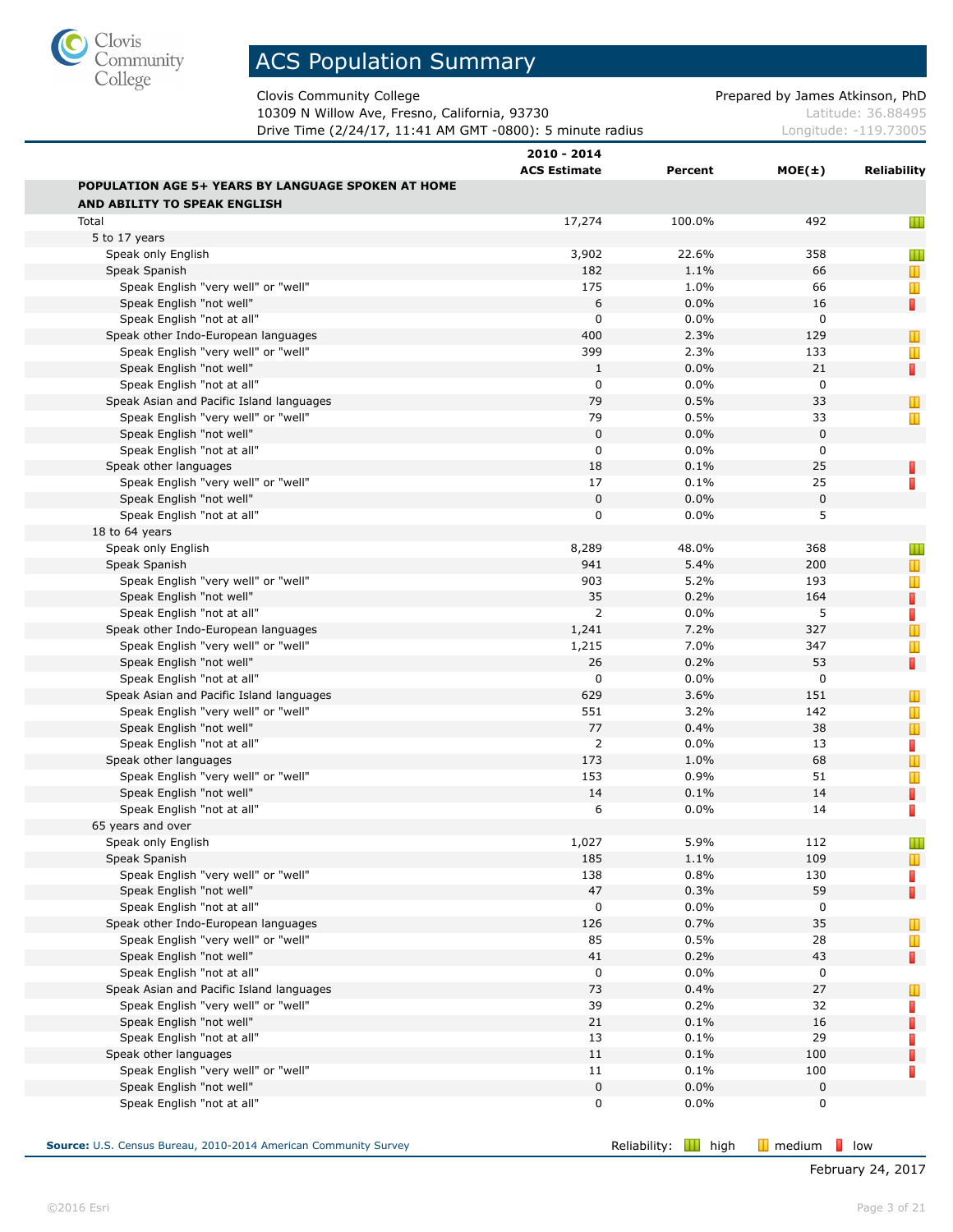

Clovis Community College **Prepared by James Atkinson**, PhD

| 10309 N Willow Ave, Fresno, California, 93730             | Latitude: 36.88495    |
|-----------------------------------------------------------|-----------------------|
| Drive Time (2/24/17, 11:41 AM GMT -0800): 5 minute radius | Longitude: -119.73005 |

|                                                                                     | 2010 - 2014<br><b>ACS Estimate</b> | Percent       | $MOE(\pm)$  | Reliability                    |
|-------------------------------------------------------------------------------------|------------------------------------|---------------|-------------|--------------------------------|
| <b>WORKERS AGE 16+ YEARS BY PLACE OF WORK</b>                                       |                                    |               |             |                                |
| Total                                                                               | 8,630                              | 100.0%        | 321         | Ш                              |
| Worked in state and in county of residence                                          | 7,890                              | 91.4%         | 336         | Ш                              |
| Worked in state and outside county of residence                                     | 711                                | 8.2%          | 120         | Ш                              |
| Worked outside state of residence                                                   | 30                                 | 0.3%          | 26          | T.                             |
| <b>WORKERS AGE 16+ YEARS BY MEANS OF TRANSPORTATION</b><br><b>TO WORK</b>           |                                    |               |             |                                |
| Total                                                                               | 8,630                              | 100.0%        | 321         |                                |
|                                                                                     |                                    | 84.6%         | 382         | Ш                              |
| Drove alone                                                                         | 7,297<br>671                       |               | 122         | Ш                              |
| Carpooled                                                                           |                                    | 7.8%          |             | Ш                              |
| Public transportation (excluding taxicab)                                           | 39                                 | 0.5%          | 29          | П                              |
| Bus or trolley bus                                                                  | 39                                 | 0.5%          | 29          | D                              |
| Streetcar or trolley car                                                            | $\mathbf 0$                        | 0.0%          | $\pmb{0}$   |                                |
| Subway or elevated                                                                  | 0                                  | 0.0%          | 0           |                                |
| Railroad                                                                            | $\mathbf 0$                        | 0.0%          | $\mathbf 0$ |                                |
| Ferryboat                                                                           | 0                                  | 0.0%          | 0           |                                |
| Taxicab                                                                             | $\mathbf 0$                        | 0.0%          | 0           |                                |
| Motorcycle                                                                          | 62                                 | 0.7%          | 49          | П                              |
| Bicycle                                                                             | 35                                 | 0.4%          | 30          | $\overline{\phantom{a}}$       |
| Walked                                                                              | $\overline{2}$                     | 0.0%          | 5           | П                              |
| Other means                                                                         | 21                                 | 0.2%          | 24          | П                              |
| Worked at home                                                                      | 503                                | 5.8%          | 153         | Т                              |
| <b>WORKERS AGE 16+ YEARS (WHO DID NOT WORK FROM HOME)</b><br>BY TRAVEL TIME TO WORK |                                    |               |             |                                |
| Total                                                                               | 8,127                              | 100.0%        | 365         | Ш                              |
| Less than 5 minutes                                                                 | 103                                | 1.3%          | 46          | $\mathbf{T}$                   |
| 5 to 9 minutes                                                                      | 440                                | 5.4%          | 114         | Т                              |
| 10 to 14 minutes                                                                    | 1,072                              | 13.2%         | 161         | Ш                              |
| 15 to 19 minutes                                                                    | 1,960                              | 24.1%         | 228         | Ш                              |
| 20 to 24 minutes                                                                    | 1,949                              | 24.0%         | 204         | Ш                              |
| 25 to 29 minutes                                                                    | 668                                | 8.2%          | 207         | Ш                              |
| 30 to 34 minutes                                                                    | 971                                | 11.9%         | 175         | Ш                              |
| 35 to 39 minutes                                                                    | 65                                 | 0.8%          | 76          | D                              |
| 40 to 44 minutes                                                                    | 164                                | 2.0%          | 52          | T                              |
| 45 to 59 minutes                                                                    | 303                                | 3.7%          | 121         | Т                              |
| 60 to 89 minutes                                                                    | 213                                | 2.6%          | 92          | Т                              |
| 90 or more minutes                                                                  | 218                                | 2.7%          | 72          | Ш                              |
| Average Travel Time to Work (in minutes)                                            | N/A                                |               | N/A         |                                |
| FEMALES AGE 20-64 YEARS BY AGE OF OWN CHILDREN AND EMPLOYMENT STATUS                |                                    |               |             |                                |
| Total                                                                               | 5,543                              | 100.0%        | 203         | Ш                              |
| Own children under 6 years only                                                     | 709                                | 12.8%         | 175         | $\mathbf{\mathbf{\mathsf{u}}}$ |
| In labor force                                                                      | 494                                | 8.9%          | 137         | Т                              |
| Not in labor force                                                                  | 215                                | 3.9%          | 96          | $\mathbb T$                    |
| Own children under 6 years and 6 to 17 years<br>In labor force                      | 632<br>422                         | 11.4%<br>7.6% | 118<br>116  | Ш                              |
| Not in labor force                                                                  | 209                                | 3.8%          | 44          | T<br>T                         |
| Own children 6 to 17 years only                                                     | 1,717                              | 31.0%         | 171         | Ш                              |
| In labor force                                                                      | 1,305                              | 23.5%         | 161         | Ш                              |
| Not in labor force                                                                  | 411                                | 7.4%          | 74          | Ш                              |
| No own children under 18 years                                                      | 2,486                              | 44.8%         | 199         | Ш                              |
| In labor force                                                                      | 1,881                              | 33.9%         | 201         | Ш                              |
| Not in labor force                                                                  | 605                                | 10.9%         | 94          | Ш                              |

**Source:** U.S. Census Bureau, 2010-2014 American Community Survey **Reliability:** Reliability: **II** high **II** medium **low**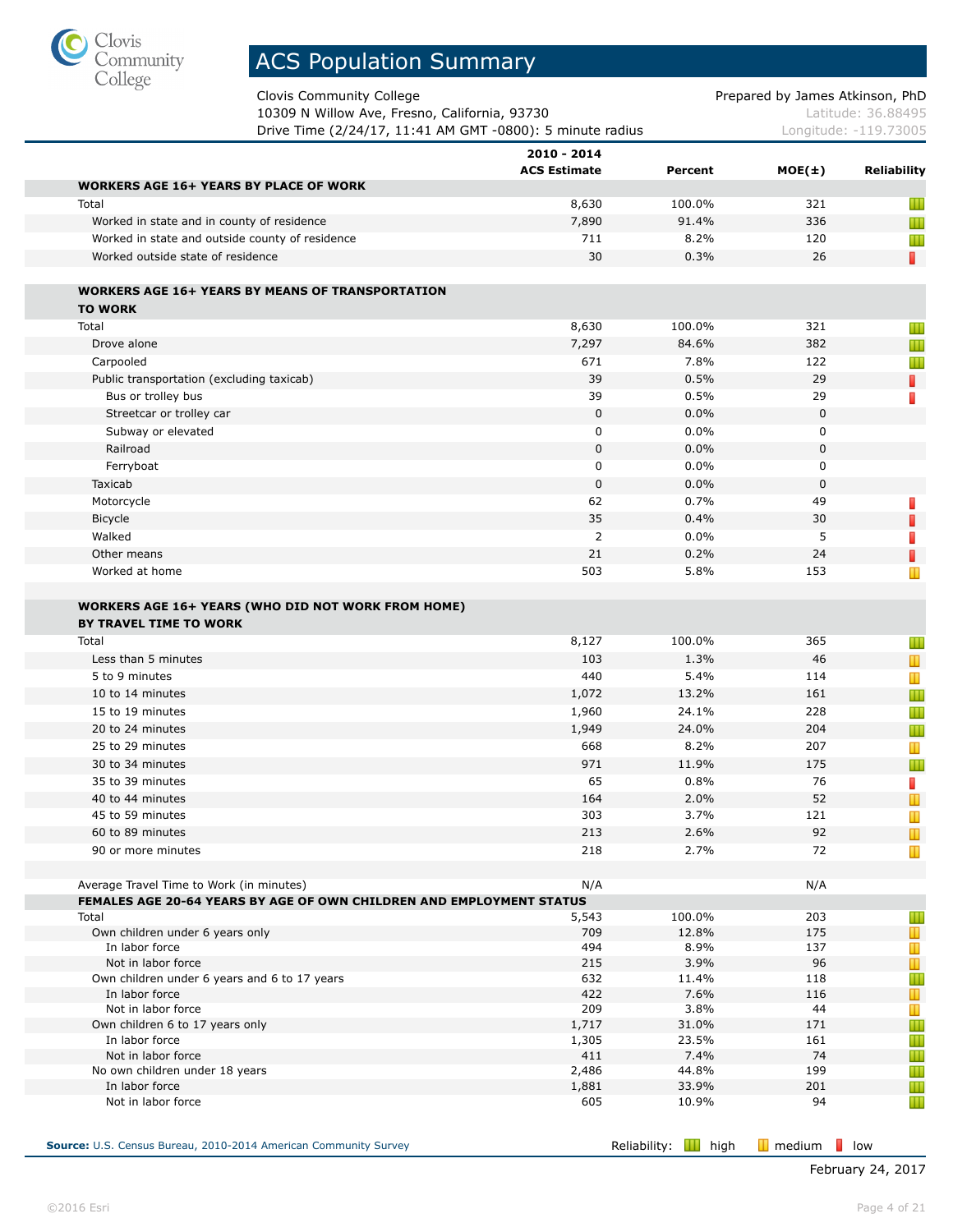

Clovis Community College **Prepared by James Atkinson, PhD** 

10309 N Willow Ave, Fresno, California, 93730 Material Control 2010 Matte 26.88495 **Drive Time (2/24/17, 11:41 AM GMT -0800): 5 minute radius Longitude: -119.73005** 

|                                                                                                    | 2010 - 2014         |         |             |                |
|----------------------------------------------------------------------------------------------------|---------------------|---------|-------------|----------------|
|                                                                                                    | <b>ACS Estimate</b> | Percent | MOE(±)      | Reliability    |
| <b>CIVILIAN NONINSTITUTIONALIZED POPULATION BY AGE &amp; TYPES</b><br>OF HEALTH INSURANCE COVERAGE |                     |         |             |                |
| Total                                                                                              | 18,605              | 100.0%  | 528         |                |
| Under 18 years:                                                                                    | 5,930               | 31.9%   | 381         | Ш<br>Ш         |
| One Type of Health Insurance:                                                                      | 5,143               | 27.6%   | 302         | Ш              |
| Employer-Based Health Ins Only                                                                     | 4,111               | 22.1%   | 366         | Ш              |
| Direct-Purchase Health Ins Only                                                                    | 437                 | 2.3%    | 106         |                |
| Medicare Coverage Only                                                                             | $\mathbf 0$         | 0.0%    | $\Omega$    | Ш              |
| Medicaid Coverage Only                                                                             | 479                 | 2.6%    | 189         |                |
| TRICARE/Military Hith Cov Only                                                                     | 116                 | 0.6%    | 89          | Ш<br>П         |
| VA Health Care Only                                                                                | 0                   | 0.0%    | 0           |                |
| 2+ Types of Health Insurance                                                                       | 602                 | 3.2%    | 377         |                |
| No Health Insurance Coverage                                                                       | 184                 | 1.0%    | 93          | Ш              |
|                                                                                                    | 3,025               | 16.3%   | 364         | Ш              |
| 18 to 34 years:<br>One Type of Health Insurance:                                                   | 2,429               | 13.1%   | 348         | Ш              |
|                                                                                                    |                     |         |             | Ш              |
| Employer-Based Health Ins Only                                                                     | 2,108<br>204        | 11.3%   | 347         | Ш              |
| Direct-Purchase Health Ins Only                                                                    |                     | 1.1%    | 65          | T              |
| Medicare Coverage Only                                                                             | 6                   | 0.0%    | 15          | П              |
| Medicaid Coverage Only                                                                             | 65                  | 0.3%    | 43          | B              |
| TRICARE/Military Hith Cov Only                                                                     | 40                  | 0.2%    | 58          | ı              |
| VA Health Care Only                                                                                | $\overline{7}$      | 0.0%    | 11          | $\mathbb{R}^n$ |
| 2+ Types of Health Insurance                                                                       | 197                 | 1.1%    | 65          | $\mathbb T$    |
| No Health Insurance Coverage                                                                       | 399                 | 2.1%    | 126         | Т              |
| 35 to 64 years:                                                                                    | 8,229               | 44.2%   | 318         | Ш              |
| One Type of Health Insurance:                                                                      | 6,910               | 37.1%   | 356         | Ш              |
| Employer-Based Health Ins Only                                                                     | 6,038               | 32.5%   | 354         | Ш              |
| Direct-Purchase Health Ins Only                                                                    | 636                 | 3.4%    | 138         | T              |
| Medicare Coverage Only                                                                             | 16                  | 0.1%    | 11          | П              |
| Medicaid Coverage Only                                                                             | 172                 | 0.9%    | 43          | Ш              |
| TRICARE/Military Hith Cov Only                                                                     | 45                  | 0.2%    | 25          | $\mathbb T$    |
| VA Health Care Only                                                                                | 3                   | 0.0%    | 16          | П              |
| 2+ Types of Health Insurance                                                                       | 905                 | 4.9%    | 211         |                |
| No Health Insurance Coverage                                                                       | 414                 | 2.2%    | 99          | Т              |
| $65+$ years:                                                                                       | 1,421               | 7.6%    | 125         | Ш              |
| One Type of Health Insurance:                                                                      | 302                 | 1.6%    | 55          | Ш              |
| Employer-Based Health Ins Only                                                                     | 37                  | 0.2%    | 9           | Т              |
| Direct-Purchase Health Ins Only                                                                    | 0                   | 0.0%    | 0           |                |
| Medicare Coverage Only                                                                             | 265                 | 1.4%    | 55          | Ш              |
| TRICARE/Military Hith Cov Only                                                                     | 0                   | 0.0%    | 0           |                |
| VA Health Care Only                                                                                | 0                   | 0.0%    | 0           |                |
| 2+ Types of Health Insurance:                                                                      | 1,115               | 6.0%    | 126         | Ш              |
| Employer-Based & Direct-Purchase Health Insurance                                                  | 0                   | 0.0%    | 0           |                |
| Employer-Based Health & Medicare Insurance                                                         | 498                 | 2.7%    | 134         | ш              |
| Direct-Purchase Health & Medicare Insurance                                                        | 202                 | 1.1%    | 51          | T              |
| Medicare & Medicaid Coverage                                                                       | 78                  | 0.4%    | 42          | T              |
| Other Private Health Insurance Combos                                                              | $\mathbf 0$         | 0.0%    | $\mathbf 0$ |                |
| Other Public Health Insurance Combos                                                               | 37                  | 0.2%    | 29          | п              |
| Other Health Insrance Combinations                                                                 | 301                 | 1.6%    | 84          | Ш              |
| No Health Insurance Coverage                                                                       | 3                   | 0.0%    | 37          |                |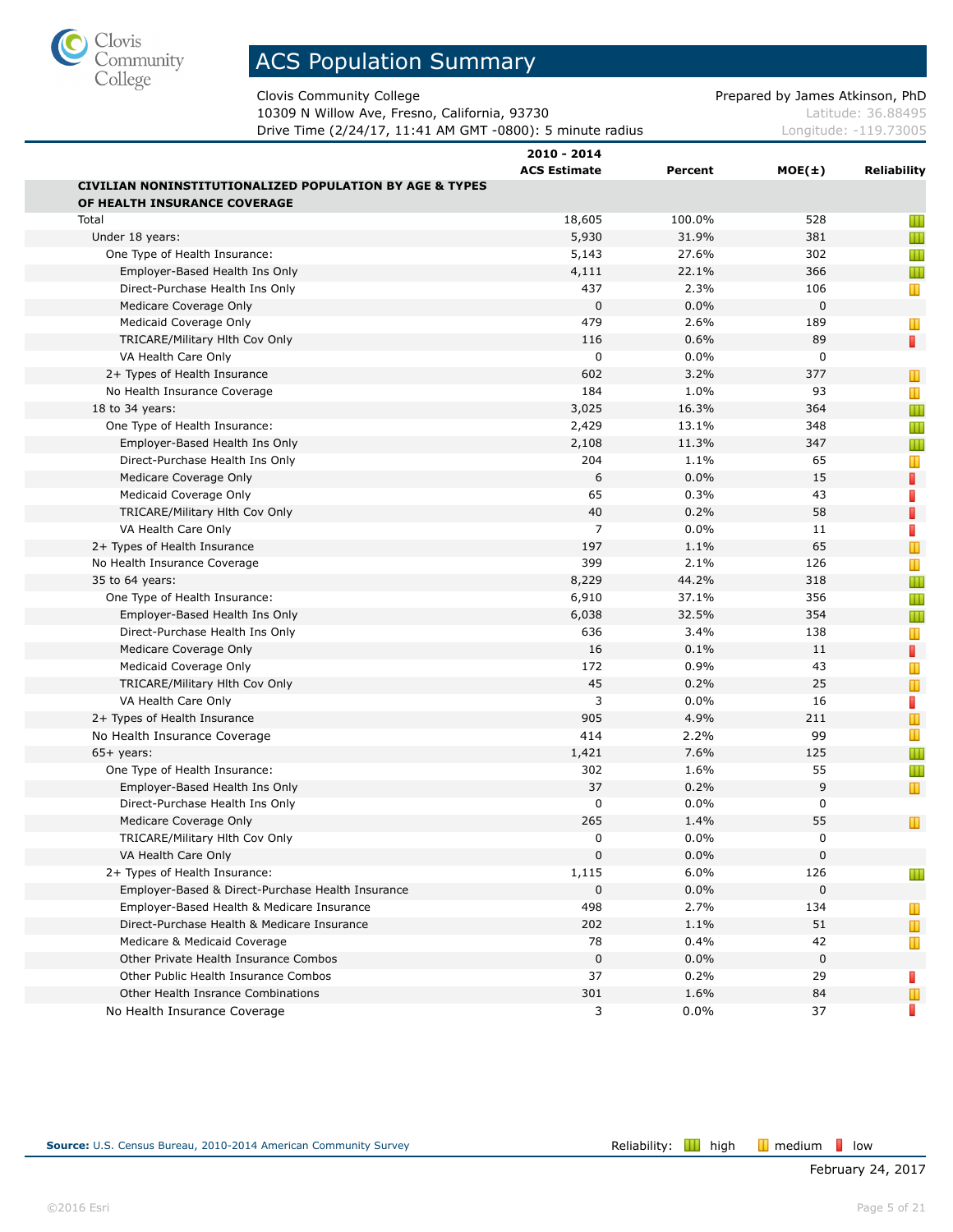

Clovis Community College **Prepared by James Atkinson, PhD** 

10309 N Willow Ave, Fresno, California, 93730 Material Control 2010 Matte 26.88495 **Drive Time (2/24/17, 11:41 AM GMT -0800): 5 minute radius** Longitude: -119.73005

|                                                                                                             | 2010 - 2014         |               |             |                    |
|-------------------------------------------------------------------------------------------------------------|---------------------|---------------|-------------|--------------------|
|                                                                                                             | <b>ACS Estimate</b> | Percent       | $MOE(\pm)$  | <b>Reliability</b> |
| POPULATION BY RATIO OF INCOME TO POVERTY LEVEL<br>Total                                                     |                     | 100.0%        | 528         |                    |
| Under .50                                                                                                   | 18,600              | 4.2%          | 428         | Ш                  |
| .50 to .99                                                                                                  | 775<br>423          | 2.3%          | 157         | T<br>T             |
| 1.00 to 1.24                                                                                                | 229                 | 1.2%          | 102         | T                  |
| 1.25 to 1.49                                                                                                | 118                 | 0.6%          | 80          | П                  |
| 1.50 to 1.84                                                                                                | 568                 | 3.1%          | 200         | T                  |
| 1.85 to 1.99                                                                                                | 95                  | 0.5%          | 60          | Ш                  |
| 2.00 and over                                                                                               | 16,391              | 88.1%         | 527         | Ш                  |
|                                                                                                             |                     |               |             |                    |
| <b>CIVILIAN POPULATION AGE 18 OR OLDER BY VETERAN STATUS</b>                                                |                     |               |             |                    |
| Total                                                                                                       | 12,674              | 100.0%        | 362         | Ш                  |
| Veteran                                                                                                     | 993                 | 7.8%          | 128         | Ш                  |
| Nonveteran                                                                                                  | 11,681              | 92.2%         | 365         | Ш                  |
| Male                                                                                                        | 6,184               | 48.8%         | 254         | Ш                  |
| Veteran                                                                                                     | 895                 | 7.1%          | 118         | Ш                  |
| Nonveteran                                                                                                  | 5,289               | 41.7%         | 258         | Ш                  |
| Female                                                                                                      | 6,490               | 51.2%         | 220         | Ш                  |
| Veteran                                                                                                     | 98                  | 0.8%          | 51          | T                  |
| Nonveteran                                                                                                  | 6,392               | 50.4%         | 230         | Ш                  |
|                                                                                                             |                     |               |             |                    |
| <b>CIVILIAN VETERANS AGE 18 OR OLDER BY PERIOD OF</b>                                                       |                     |               |             |                    |
| <b>MILITARY SERVICE</b>                                                                                     |                     |               |             |                    |
| Total                                                                                                       | 993                 | 100.0%        | 128         | Ш                  |
| Gulf War (9/01 or later), no Gulf War (8/90 to 8/01), no Vietnam Era                                        | 55                  | 5.5%          | 38          | $\mathbb{R}^n$     |
| Gulf War (9/01 or later) and Gulf War (8/90 to 8/01), no Vietnam Era                                        | 42                  | 4.2%          | 44          | Ш                  |
| Gulf War (9/01 or later), and Gulf War (8/90 to 8/01), and Vietnam Era                                      | 48                  | 4.8%          | 38          | П                  |
| Gulf War (8/90 to 8/01), no Vietnam Era                                                                     | 133                 | 13.4%         | 62          | Т                  |
| Gulf War (8/90 to 8/01) and Vietnam Era                                                                     | $\overline{7}$      | 0.7%          | 17          | П                  |
| Vietnam Era, no Korean War, no World War II                                                                 | 382                 | 38.5%         | 107         | Ш                  |
| Vietnam Era and Korean War, no World War II                                                                 | $\mathbf 0$         | 0.0%          | $\mathbf 0$ |                    |
| Vietnam Era and Korean War and World War II                                                                 | 0                   | $0.0\%$       | 0           |                    |
| Korean War, no Vietnam Era, no World War II                                                                 | 59                  | 5.9%          | 25          | T                  |
| Korean War and World War II, no Vietnam Era                                                                 | 1                   | 0.1%          | 9           | п                  |
| World War II, no Korean War, no Vietnam Era                                                                 | 39<br>138           | 3.9%<br>13.9% | 25          | Т                  |
| Between Gulf War and Vietnam Era only                                                                       |                     | 8.7%          | 41          | Ш                  |
| Between Vietnam Era and Korean War only                                                                     | 86<br>3             |               | 42<br>17    | T                  |
| Between Korean War and World War II only<br>Pre-World War II only                                           | $\mathbf{0}$        | 0.3%<br>0.0%  | 0           | П                  |
| <b>HOUSEHOLDS BY POVERTY STATUS</b>                                                                         |                     |               |             |                    |
| Total                                                                                                       | 6,348               | 100.0%        | 98          | Ш                  |
| Income in the past 12 months below poverty level                                                            | 332                 | 5.2%          | 101         | T                  |
| Married-couple family                                                                                       | 117                 | 1.8%          | 42          | Ш                  |
| Other family - male householder (no wife present)                                                           | 10                  | 0.2%          | 12          |                    |
| Other family - female householder (no husband present)                                                      | 120                 | 1.9%          | 94          | П                  |
| Nonfamily household - male householder                                                                      | 15                  | 0.2%          | 12          | $\Box$             |
| Nonfamily household - female householder                                                                    | 69                  | 1.1%          | 27          | П                  |
| Income in the past 12 months at or above poverty level                                                      | 6,016               | 94.8%         | 136         | T                  |
| Married-couple family                                                                                       | 4,061               | 64.0%         | 190         | Ш                  |
|                                                                                                             |                     |               |             | Ш                  |
| Other family - male householder (no wife present)<br>Other family - female householder (no husband present) | 177<br>467          | 2.8%<br>7.4%  | 41<br>117   | T                  |
| Nonfamily household - male householder                                                                      | 787                 | 12.4%         | 144         | Ш                  |
| Nonfamily household - female householder                                                                    | 525                 | 8.3%          | 92          | Ш                  |
|                                                                                                             |                     |               |             | Ш                  |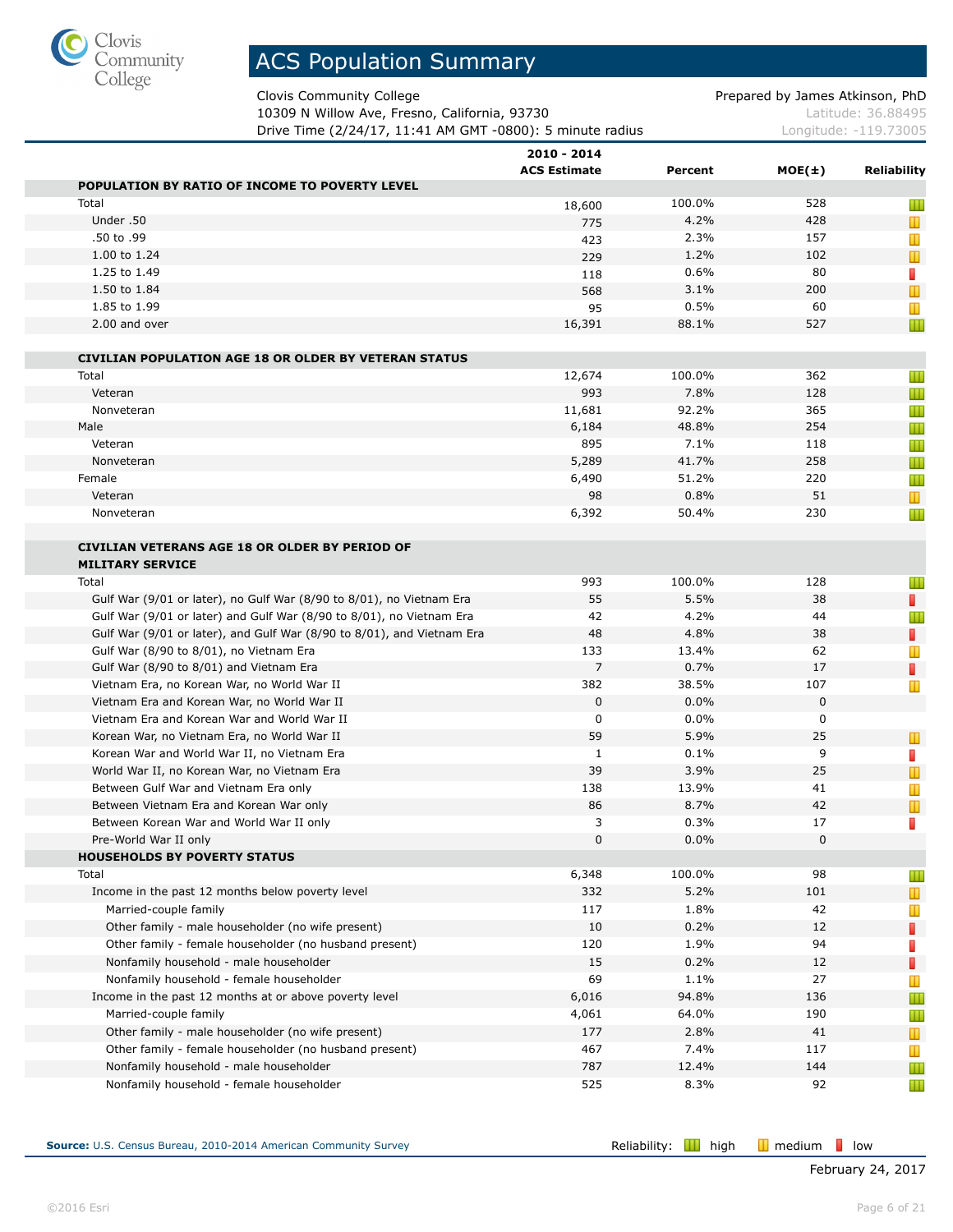

Clovis Community College **Prepared by James Atkinson, PhD** Prepared by James Atkinson, PhD

Ш

Ш Ш Ш

Ш Ш

10309 N Willow Ave, Fresno, California, 93730 Mattitude: 36.88495 **Drive Time (2/24/17, 11:41 AM GMT -0800): 5 minute radius represent construct** Longitude: -119.73005

| Drive Time (2/24/17, 11:41 AM GMT -0800): 5 minute radius              |                     |         |            | _onqitude: -119./3005 |  |
|------------------------------------------------------------------------|---------------------|---------|------------|-----------------------|--|
|                                                                        | 2010 - 2014         |         |            |                       |  |
|                                                                        | <b>ACS Estimate</b> | Percent | $MOE(\pm)$ | Reliability           |  |
| <b>HOUSEHOLDS BY OTHER INCOME</b>                                      |                     |         |            |                       |  |
| Social Security Income                                                 | 1,161               | 18.3%   | 127        | Ш                     |  |
| No Social Security Income                                              | 5,187               | 81.7%   | 151        | Ш                     |  |
|                                                                        |                     |         |            |                       |  |
| Retirement Income                                                      | 945                 | 14.9%   | 110        | Ш                     |  |
| No Retirement Income                                                   | 5,403               | 85.1%   | 143        | Ш                     |  |
| <b>GROSS RENT AS A PERCENTAGE OF HOUSEHOLD INCOME IN</b>               |                     |         |            |                       |  |
| THE PAST 12 MONTHS                                                     |                     |         |            |                       |  |
| <10% of Income                                                         | 3                   | 0.2%    | 15         | П                     |  |
| 10-14.9% of Income                                                     | 175                 | 11.0%   | 81         | Ш                     |  |
| 15-19.9% of Income                                                     | 226                 | 14.2%   | 73         | Ш                     |  |
| 20-24.9% of Income                                                     | 365                 | 22.9%   | 123        | Т                     |  |
| 25-29.9% of Income                                                     | 129                 | 8.1%    | 40         | Т                     |  |
| 30-34.9% of Income                                                     | 70                  | 4.4%    | 44         | Ш                     |  |
| 35-39.9% of Income                                                     | 178                 | 11.2%   | 85         | Т                     |  |
| 40-49.9% of Income                                                     | 76                  | 4.8%    | 41         | Ш                     |  |
| 50+% of Income                                                         | 330                 | 20.7%   | 114        | Ш                     |  |
| Gross Rent % Inc Not Computed                                          | 40                  | 2.5%    | 11         | Т                     |  |
| HOUSEHOLDS BY PUBLIC ASSISTANCE INCOME IN THE PAST<br><b>12 MONTHS</b> |                     |         |            |                       |  |

**Data Note:** N/A means not available. Population by Ratio of Income to Poverty Level represents persons for whom poverty status is determined. Household income represents income in 2014, adjusted for inflation.

Total 6,348 100.0% 98 With public assistance income and the set of the set of the set of the set of the set of the set of the set of the set of the set of the set of the set of the set of the set of the set of the set of the set of the set of t No public assistance income and the set of the set of the set of the set of the set of the set of the set of the set of the set of the set of the set of the set of the set of the set of the set of the set of the set of the

Total 6,348 100.0% 98 With Food Stamps/SNAP 270 270 4.3% 109 With No Food Stamps/SNAP **6,078** 95.7% 140

Total 6,348 100.0% 98 With 1+ Persons w/Disability 172 With No Person w/Disability 237 and 237 and 237 and 237 and 32.1% 237 and 32.1% 237

**2010-2014 ACS Estimate:** The American Community Survey (ACS) replaces census sample data. Esri is releasing the 2010-2014 ACS estimates, five-year period data collected monthly from January 1, 2010 through December 31, 2014. Although the ACS includes many of the subjects previously covered by the decennial census sample, there are significant differences between the two surveys including fundamental differences in survey design and residency rules.

**Margin of error (MOE):** The MOE is a measure of the variability of the estimate due to sampling error. MOEs enable the data user to measure the range of uncertainty for each estimate with 90 percent confidence. The range of uncertainty is called the confidence interval, and it is calculated by taking the estimate +/- the MOE. For example, if the ACS reports an estimate of 100 with an MOE of +/- 20, then you can be 90 percent certain the value for the whole population falls between 80 and 120.

**Reliability:** These symbols represent threshold values that Esri has established from the Coefficients of Variation (CV) to designate the usability of the estimates. The CV measures the amount of sampling error relative to the size of the estimate, expressed as a percentage.

- Ш High Reliability: Small CVs (less than or equal to 12 percent) are flagged green to indicate that the sampling error is small relative to the estimate and the estimate is reasonably reliable.
- Ш Medium Reliability: Estimates with CVs between 12 and 40 are flagged yellow-use with caution.
- П Low Reliability: Large CVs (over 40 percent) are flagged red to indicate that the sampling error is large relative to the estimate. The estimate is considered very unreliable.

**Source:** U.S. Census Bureau, 2010-2014 American Community Survey **Relaction Survey Reliability: H** high **I** medium **l** low

**HOUSEHOLDS BY FOOD STAMPS/SNAP STATUS**

**HOUSEHOLDS BY DISABILITY STATUS**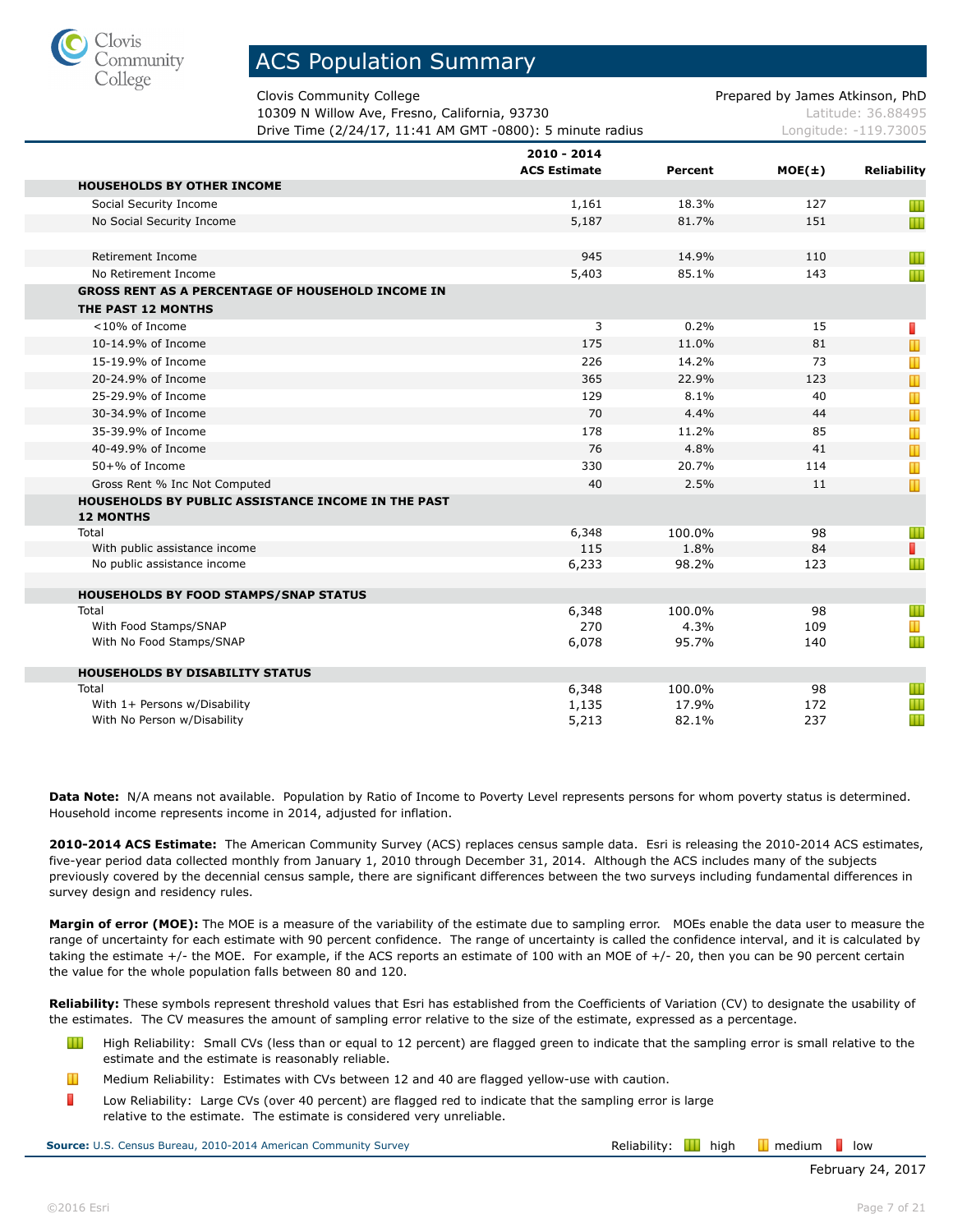

Clovis Community College **Prepared by James Atkinson, PhD** 

10309 N Willow Ave, Fresno, California, 93730 Material Control 2010 Matte 26.88495 **Drive Time (2/24/17, 11:41 AM GMT -0800): 10 minute radius Longitude: -119.73005** 

|                                                              | 2010 - 2014         |         |                |                     |
|--------------------------------------------------------------|---------------------|---------|----------------|---------------------|
| <b>TOTALS</b>                                                | <b>ACS Estimate</b> | Percent | $MOE(\pm)$     | <b>Reliability</b>  |
| <b>Total Population</b>                                      | 79,349              |         | 2,090          |                     |
| <b>Total Households</b>                                      | 27,714              |         | 585            | Ш                   |
| <b>Total Housing Units</b>                                   | 29,457              |         | 590            | Ш                   |
|                                                              |                     |         |                | Ш                   |
| POPULATION AGE 3+ YEARS BY SCHOOL ENROLLMENT<br>Total        | 76,866              | 100.0%  | 2,031          |                     |
| Enrolled in school                                           | 24,759              | 32.2%   | 1,102          | Ш                   |
|                                                              |                     | 1.9%    | 253            | Ш                   |
| Enrolled in nursery school, preschool<br>Public school       | 1,479<br>564        | 0.7%    | 158            | Ш<br>$\blacksquare$ |
| Private school                                               | 915                 | 1.2%    | 206            | Т                   |
| Enrolled in kindergarten                                     | 1,230               | 1.6%    | 227            | Ш                   |
| Public school                                                | 1,150               | 1.5%    | 221            | Ш                   |
| Private school                                               | 80                  | 0.1%    | 55             | П                   |
| Enrolled in grade 1 to grade 4                               | 5,091               | 6.6%    | 450            |                     |
| Public school                                                | 4,716               | 6.1%    | 435            | Ш<br>Ш              |
| Private school                                               | 375                 | 0.5%    | 136            |                     |
| Enrolled in grade 5 to grade 8                               | 5,483               | 7.1%    | 506            | Т                   |
| Public school                                                | 5,081               | 6.6%    | 494            | Ш                   |
| Private school                                               | 402                 | 0.5%    | 105            | Ш<br>Т              |
|                                                              | 5,377               | 7.0%    | 512            |                     |
| Enrolled in grade 9 to grade 12<br>Public school             | 5,061               | 6.6%    | 503            | Ш                   |
| Private school                                               | 316                 | 0.4%    | 108            | Ш                   |
|                                                              | 5,016               | 6.5%    | 489            | Т                   |
| Enrolled in college undergraduate years<br>Public school     |                     | 5.6%    | 471            | Ш                   |
| Private school                                               | 4,270<br>746        | 1.0%    | 145            | Ш                   |
|                                                              | 1,083               | 1.4%    | 201            | Ш                   |
| Enrolled in graduate or professional school<br>Public school | 688                 | 0.9%    | 163            | Ш                   |
| Private school                                               | 394                 | 0.5%    | 118            | T                   |
| Not enrolled in school                                       | 52,107              | 67.8%   | 1,143          | Т<br>Ш              |
| POPULATION AGE 65+ BY RELATIONSHIP AND HOUSEHOLD TYPE        |                     |         |                |                     |
| Total                                                        | 8,972               | 100.0%  | 492            |                     |
| Living in Households                                         | 8,721               | 97.2%   | 469            | Ш<br>Ш              |
| Living in Family Households                                  | 6,146               | 68.5%   | 435            | Ш                   |
| Householder                                                  | 2,805               | 31.3%   | 234            | Ш                   |
| Spouse                                                       | 1,944               | 21.7%   | 200            | Ш                   |
| Parent                                                       | 987                 | 11.0%   | 227            | Т                   |
| Parent-in-law                                                | 230                 | 2.6%    | 82             | Т                   |
| <b>Other Relative</b>                                        | 99                  | 1.1%    | 41             | $\mathbb T$         |
| Nonrelative                                                  | 81                  | 0.9%    | 52             | T                   |
| Living in Nonfamily Households                               | 2,575               | 28.7%   | 265            | Ш                   |
| Householder                                                  | 2,413               | 26.9%   | 252            | Ш                   |
| Nonrelative                                                  | 162                 | 1.8%    | $\overline{2}$ | Т                   |
| Living in Group Quarters                                     | 251                 | 2.8%    | 138            | T                   |
|                                                              |                     |         |                |                     |

п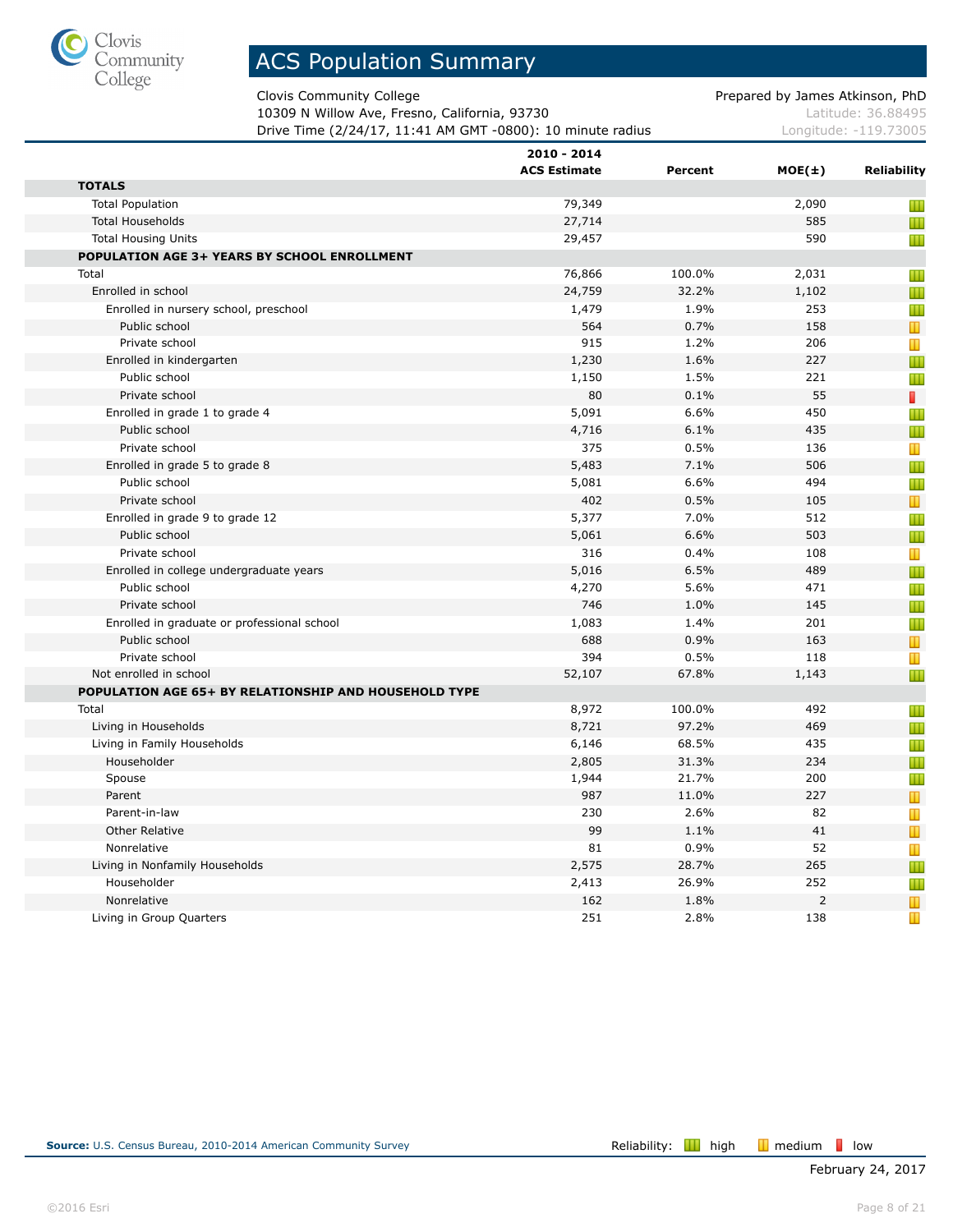

Clovis Community College **Prepared by James Atkinson, PhD** 

10309 N Willow Ave, Fresno, California, 93730 Material Control 2010 Matte 26.88495 **Drive Time (2/24/17, 11:41 AM GMT -0800): 10 minute radius Longitude: -119.73005** 

|                                                            | 2010 - 2014<br><b>ACS Estimate</b> | Percent | $MOE(\pm)$  | Reliability    |
|------------------------------------------------------------|------------------------------------|---------|-------------|----------------|
| <b>HOUSEHOLDS BY TYPE AND SIZE AND AGE</b>                 |                                    |         |             |                |
| Family Households                                          | 20,296                             | 73.2%   | 573         | Ш              |
| 2-Person                                                   | 7,561                              | 27.3%   | 453         | Ш              |
| 3-Person                                                   | 4,673                              | 16.9%   | 409         | Ш              |
| 4-Person                                                   | 4,900                              | 17.7%   | 402         | Ш              |
| 5-Person                                                   | 1,972                              | 7.1%    | 260         | Ш              |
| 6-Person                                                   | 718                                | 2.6%    | 166         | $\blacksquare$ |
| 7+ Person                                                  | 471                                | 1.7%    | 116         | Т              |
| Nonfamily Households                                       | 7,419                              | 26.8%   | 493         | Ш              |
| 1-Person                                                   | 5,952                              | 21.5%   | 444         | Ш              |
| 2-Person                                                   | 1,191                              | 4.3%    | 246         | T              |
| 3-Person                                                   | 191                                | 0.7%    | 107         | Ш              |
| 4-Person                                                   | 42                                 | 0.2%    | 38          | П              |
| 5-Person                                                   | $\mathbf 0$                        | 0.0%    | $\mathbf 0$ |                |
| 6-Person                                                   | 24                                 | 0.1%    | 33          | Г              |
| 7+ Person                                                  | 20                                 | 0.1%    | 31          | П              |
| HOUSEHOLDS BY PRESENCE OF PEOPLE UNDER 18 YEARS BY         |                                    |         |             |                |
| <b>HOUSEHOLD TYPE</b>                                      |                                    |         |             |                |
| Households with one or more people under 18 years          | 11,263                             | 40.6%   | 517         | Ш              |
| Family households                                          | 11,184                             | 40.4%   | 517         | Ш              |
| Married-couple family                                      | 8,721                              | 31.5%   | 455         | Ш              |
| Male householder, no wife present                          | 662                                | 2.4%    | 167         | T              |
| Female householder, no husband present                     | 1,801                              | 6.5%    | 303         | Ш              |
| Nonfamily households                                       | 79                                 | 0.3%    | 59          | П              |
| Households with no people under 18 years                   | 16,451                             | 59.4%   | 589         | Ш              |
| Married-couple family                                      | 7,544                              | 27.2%   | 413         | Ш              |
| Other family                                               | 1,568                              | 5.7%    | 240         | Ш              |
| Nonfamily households                                       | 7,340                              | 26.5%   | 492         | Ш              |
| <b>HOUSEHOLDS BY PRESENCE OF PEOPLE 65 YEARS AND OVER,</b> |                                    |         |             |                |
| HOUSEHOLD SIZE AND HOUSEHOLD TYPE                          |                                    |         |             |                |
| Households with Pop 65+                                    | 6,237                              | 22.5%   | 343         | Ш              |
| 1-Person                                                   | 2,257                              | 8.1%    | 251         | Ш              |
| 2+ Person Family                                           | 3,821                              | 13.8%   | 275         | Ш              |
| 2+ Person Nonfamily                                        | 159                                | 0.6%    | 57          | $\mathbf T$    |
| Households with No Pop 65+                                 | 21,477                             | 77.5%   | 594         | Ш              |
| 1-Person                                                   | 3,695                              | 13.3%   | 383         | Ш              |
| 2+ Person Family                                           | 16,475                             | 59.4%   | 567         | Ш              |
| 2+ Person Nonfamily                                        | 1,308                              | 4.7%    | 267         | Т              |
|                                                            |                                    |         |             |                |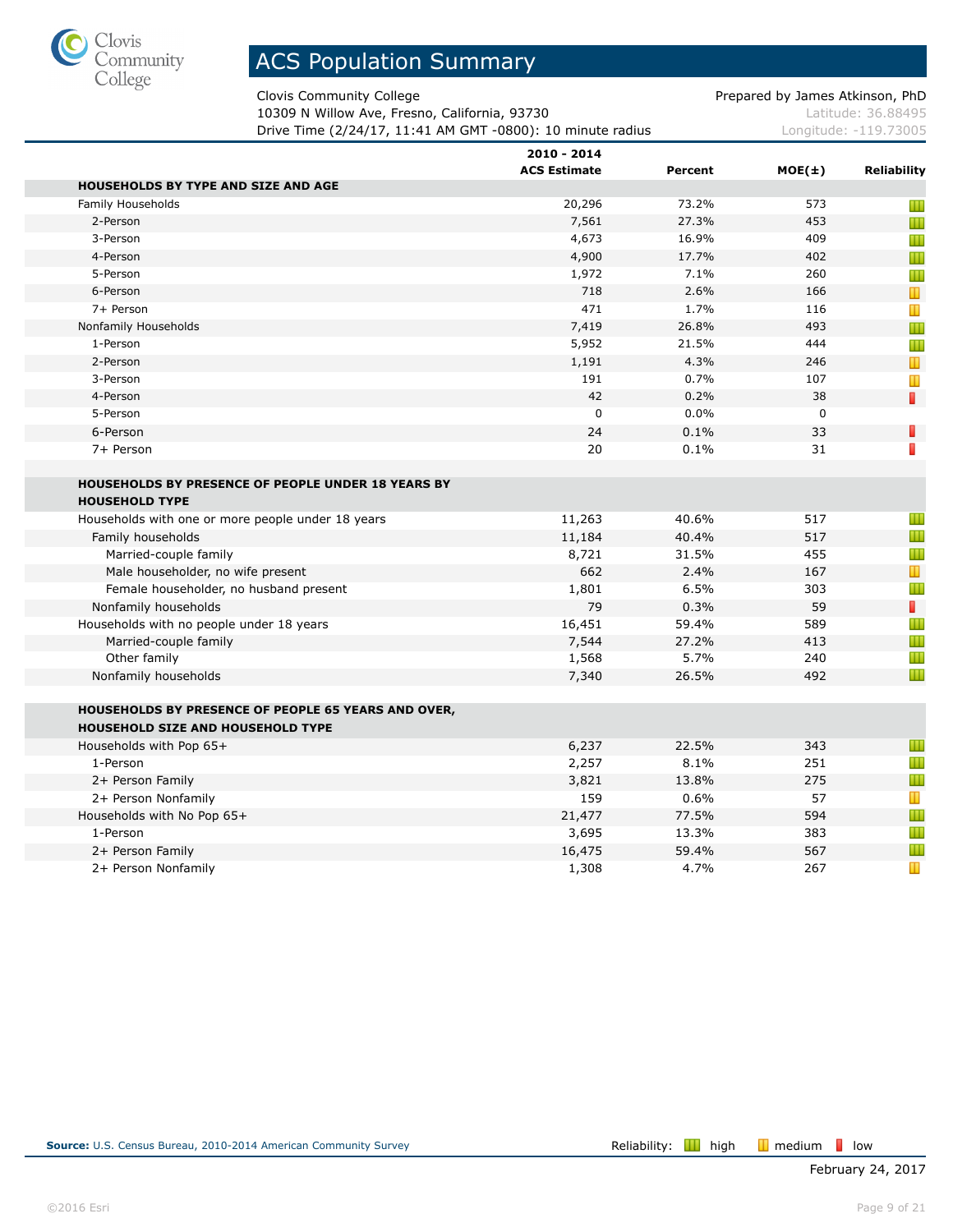

Clovis Community College **Prepared by James Atkinson, PhD** 

10309 N Willow Ave, Fresno, California, 93730 Material Control 2010 Matte 26.88495 **Drive Time (2/24/17, 11:41 AM GMT -0800): 10 minute radius Longitude: -119.73005** 

|                                                           | 2010 - 2014<br><b>ACS Estimate</b> | Percent | $MOE(\pm)$   | Reliability                                                                         |
|-----------------------------------------------------------|------------------------------------|---------|--------------|-------------------------------------------------------------------------------------|
| <b>POPULATION AGE 5+ YEARS BY LANGUAGE SPOKEN AT HOME</b> |                                    |         |              |                                                                                     |
| AND ABILITY TO SPEAK ENGLISH                              |                                    |         |              |                                                                                     |
| Total                                                     | 74,512                             | 100.0%  | 1,944        | Ш                                                                                   |
| 5 to 17 years                                             |                                    |         |              |                                                                                     |
| Speak only English                                        | 14,472                             | 19.4%   | 921          | Ш                                                                                   |
| Speak Spanish                                             | 733                                | 1.0%    | 201          | $\mathbf{\mathbf{\mathbf{\mathbf{\mathbf{\mathbf{\mathbf{\mathbf{\mathbf{I}}}}}}}}$ |
| Speak English "very well" or "well"                       | 697                                | 0.9%    | 186          | Ш                                                                                   |
| Speak English "not well"                                  | 35                                 | 0.0%    | 39           | П                                                                                   |
| Speak English "not at all"                                | 0                                  | 0.0%    | 0            |                                                                                     |
| Speak other Indo-European languages                       | 1,301                              | 1.7%    | 348          | Ш                                                                                   |
| Speak English "very well" or "well"                       | 1,255                              | 1.7%    | 348          | Ш                                                                                   |
| Speak English "not well"                                  | 37                                 | 0.0%    | 34           | П                                                                                   |
| Speak English "not at all"                                | 9                                  | 0.0%    | 13           | $\Box$                                                                              |
| Speak Asian and Pacific Island languages                  | 550                                | 0.7%    | 146          | $\mathbb T$                                                                         |
| Speak English "very well" or "well"                       | 521                                | 0.7%    | 144          | Ш                                                                                   |
| Speak English "not well"                                  | 29                                 | 0.0%    | 13           | T                                                                                   |
| Speak English "not at all"                                | 0                                  | 0.0%    | 0            |                                                                                     |
| Speak other languages                                     | 36                                 | 0.0%    | 35           | Π                                                                                   |
| Speak English "very well" or "well"                       | 31                                 | 0.0%    | 34           | П                                                                                   |
| Speak English "not well"                                  | $\mathbf 0$                        | 0.0%    | $\mathbf{0}$ |                                                                                     |
| Speak English "not at all"                                | 5                                  | 0.0%    | 10           | П                                                                                   |
| 18 to 64 years                                            |                                    |         |              |                                                                                     |
| Speak only English                                        | 36,792                             | 49.4%   | 1,306        | ш                                                                                   |
| Speak Spanish                                             | 4,066                              | 5.5%    | 504          | Ш                                                                                   |
| Speak English "very well" or "well"                       | 3,747                              | 5.0%    | 449          | Ш                                                                                   |
| Speak English "not well"                                  | 256                                | 0.3%    | 195          | Π                                                                                   |
| Speak English "not at all"                                | 62                                 | 0.1%    | 39           | Ш                                                                                   |
| Speak other Indo-European languages                       | 3,760                              | 5.0%    | 576          | Ш                                                                                   |
| Speak English "very well" or "well"                       | 3,448                              | 4.6%    | 506          | Ш                                                                                   |
| Speak English "not well"                                  | 297                                | 0.4%    | 204          | $\Box$                                                                              |
| Speak English "not at all"                                | 15                                 | 0.0%    | 19           | П                                                                                   |
| Speak Asian and Pacific Island languages                  | 3,257                              | 4.4%    | 452          | Ш                                                                                   |
| Speak English "very well" or "well"                       | 2,747                              | 3.7%    | 381          | Ш                                                                                   |
| Speak English "not well"                                  | 498                                | 0.7%    | 186          | Т                                                                                   |
| Speak English "not at all"                                | 12                                 | 0.0%    | 12           | П                                                                                   |
| Speak other languages                                     | 574                                | 0.8%    | 201          | $\mathbb T$                                                                         |
| Speak English "very well" or "well"                       | 519                                | 0.7%    | 176          | Ш                                                                                   |
| Speak English "not well"                                  | 45                                 | 0.1%    | 34           | П                                                                                   |
| Speak English "not at all"                                | 10                                 | 0.0%    | 16           | П                                                                                   |
| 65 years and over                                         |                                    |         |              |                                                                                     |
| Speak only English                                        | 6,744                              | 9.1%    | 448          | Ш                                                                                   |
| Speak Spanish                                             | 683                                | 0.9%    | 170          | т                                                                                   |
| Speak English "very well" or "well"                       | 528                                | 0.7%    | 164          | Ш                                                                                   |
| Speak English "not well"                                  | 135                                | 0.2%    | 98           | П                                                                                   |
| Speak English "not at all"                                | 21                                 | $0.0\%$ | 19           | П                                                                                   |
| Speak other Indo-European languages                       | 836                                | 1.1%    | 185          | $\mathbb T$                                                                         |
| Speak English "very well" or "well"                       | 644                                | 0.9%    | 162          | Т                                                                                   |
| Speak English "not well"                                  | 154                                | 0.2%    | 82           | T                                                                                   |
| Speak English "not at all"                                | 38                                 | 0.1%    | 29           | П                                                                                   |
| Speak Asian and Pacific Island languages                  | 585                                | 0.8%    | 155          | $\mathbb T$                                                                         |
| Speak English "very well" or "well"                       | 237                                | 0.3%    | 84           | Т                                                                                   |
| Speak English "not well"                                  | 157                                | 0.2%    | 78           | Т                                                                                   |
| Speak English "not at all"                                | 191                                | 0.3%    | 83           | Ш                                                                                   |
| Speak other languages                                     | 124                                | 0.2%    | 111          | П                                                                                   |
| Speak English "very well" or "well"                       | 112                                | 0.2%    | 109          | П                                                                                   |
| Speak English "not well"                                  | 12                                 | 0.0%    | 14           | П                                                                                   |
| Speak English "not at all"                                | 0                                  | $0.0\%$ | 0            |                                                                                     |
|                                                           |                                    |         |              |                                                                                     |

**Source:** U.S. Census Bureau, 2010-2014 American Community Survey **Reliability: Reliability: III** high **III** medium **l**ow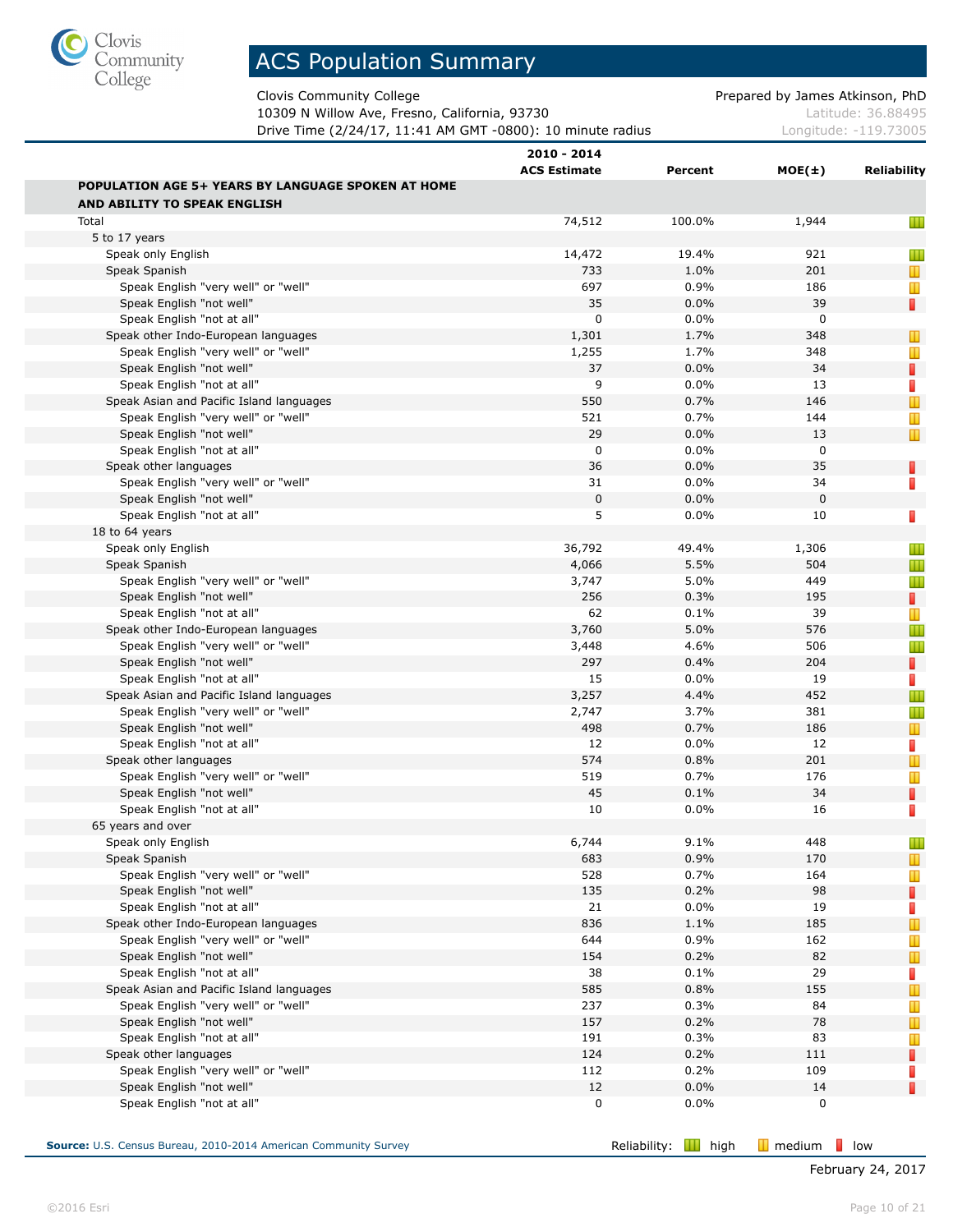

Clovis Community College **Prepared by James Atkinson**, PhD

10309 N Willow Ave, Fresno, California, 93730 Material Control 2010 Matte 26.88495 **Drive Time (2/24/17, 11:41 AM GMT -0800): 10 minute radius** Longitude: -119.73005

| Latitude: 36.8849    |  |
|----------------------|--|
| Longitude: -119 7300 |  |

|                                                                                            | 2010 - 2014<br><b>ACS Estimate</b> | Percent        | $MOE(\pm)$  | Reliability                                                                                       |
|--------------------------------------------------------------------------------------------|------------------------------------|----------------|-------------|---------------------------------------------------------------------------------------------------|
| <b>WORKERS AGE 16+ YEARS BY PLACE OF WORK</b>                                              |                                    |                |             |                                                                                                   |
| Total                                                                                      | 35,839                             | 100.0%         | 1,122       | Ш                                                                                                 |
| Worked in state and in county of residence                                                 | 32,507                             | 90.7%          | 1,089       | Ш                                                                                                 |
| Worked in state and outside county of residence                                            | 3,168                              | 8.8%           | 363         | Ш                                                                                                 |
| Worked outside state of residence                                                          | 164                                | 0.5%           | 69          | Ш                                                                                                 |
| <b>WORKERS AGE 16+ YEARS BY MEANS OF TRANSPORTATION</b>                                    |                                    |                |             |                                                                                                   |
| <b>TO WORK</b>                                                                             |                                    |                |             |                                                                                                   |
| Total                                                                                      | 35,839                             | 100.0%         | 1,122       | Ш                                                                                                 |
| Drove alone                                                                                | 30,712                             | 85.7%          | 1,090       | Ш                                                                                                 |
| Carpooled                                                                                  | 2,878                              | 8.0%           | 367         | Ш                                                                                                 |
| Public transportation (excluding taxicab)                                                  | 43                                 | 0.1%           | 34          | П                                                                                                 |
| Bus or trolley bus                                                                         | 43                                 | 0.1%           | 34          | $\Box$                                                                                            |
| Streetcar or trolley car                                                                   | $\mathbf 0$                        | 0.0%           | $\mathbf 0$ |                                                                                                   |
| Subway or elevated                                                                         | 0                                  | $0.0\%$        | 0           |                                                                                                   |
| Railroad                                                                                   | $\mathbf{0}$                       | 0.0%           | $\mathbf 0$ |                                                                                                   |
| Ferryboat                                                                                  | 0                                  | 0.0%           | 0           |                                                                                                   |
| Taxicab                                                                                    | 19                                 | 0.1%           | 22          | П                                                                                                 |
| Motorcycle                                                                                 | 110                                | 0.3%           | 77          | П                                                                                                 |
| Bicycle                                                                                    | 360                                | 1.0%           | 155         | Т                                                                                                 |
| Walked                                                                                     | 98                                 | 0.3%           | 49          | Т                                                                                                 |
| Other means                                                                                | 97                                 | 0.3%           | 55          | $\mathbb T$                                                                                       |
| Worked at home                                                                             | 1,522                              | 4.2%           | 258         | Ш                                                                                                 |
| <b>WORKERS AGE 16+ YEARS (WHO DID NOT WORK FROM HOME)</b><br><b>BY TRAVEL TIME TO WORK</b> |                                    |                |             |                                                                                                   |
| Total                                                                                      | 34,317                             | 100.0%         | 1,121       | Ш                                                                                                 |
| Less than 5 minutes                                                                        | 679                                | 2.0%           | 169         | $\mathbf T$                                                                                       |
| 5 to 9 minutes                                                                             | 2,975                              | 8.7%           | 407         | Ш                                                                                                 |
| 10 to 14 minutes                                                                           | 5,679                              | 16.5%          | 494         | Ш                                                                                                 |
| 15 to 19 minutes                                                                           | 8,054                              | 23.5%          | 585         | Ш                                                                                                 |
| 20 to 24 minutes                                                                           | 7,131                              | 20.8%          | 533         | Ш                                                                                                 |
| 25 to 29 minutes                                                                           | 2,704                              | 7.9%           | 360         | Ш                                                                                                 |
| 30 to 34 minutes                                                                           | 3,210                              | 9.4%           | 384         | Ш                                                                                                 |
| 35 to 39 minutes                                                                           | 365                                | 1.1%           | 128         | Ш                                                                                                 |
| 40 to 44 minutes<br>45 to 59 minutes                                                       | 658                                | 1.9%           | 177         | Т                                                                                                 |
|                                                                                            | 1,336                              | 3.9%           | 279         | T                                                                                                 |
| 60 to 89 minutes<br>90 or more minutes                                                     | 820<br>705                         | 2.4%<br>2.1%   | 184<br>167  | $\mathbf{\mathbf{\mathbf{\mathbf{\mathbf{\mathbf{\mathbf{\mathbf{\mathbf{\mathbf{I}}}}}}}}}$<br>T |
|                                                                                            |                                    |                |             |                                                                                                   |
| Average Travel Time to Work (in minutes)                                                   | N/A                                |                | N/A         |                                                                                                   |
| FEMALES AGE 20-64 YEARS BY AGE OF OWN CHILDREN AND EMPLOYMENT STATUS<br>Total              | 23,803                             | 100.0%         | 758         | Ш                                                                                                 |
| Own children under 6 years only                                                            | 1,959                              | 8.2%           | 295         | Ш                                                                                                 |
| In labor force                                                                             | 1,250                              | 5.3%           | 225         | Ш                                                                                                 |
| Not in labor force                                                                         | 710                                | 3.0%           | 190         | Ш                                                                                                 |
| Own children under 6 years and 6 to 17 years                                               | 2,203                              | 9.3%           | 281         | Ш                                                                                                 |
| In labor force                                                                             | 1,330                              | 5.6%           | 224         | Ш                                                                                                 |
| Not in labor force                                                                         | 873                                | 3.7%           | 188         | Ш                                                                                                 |
|                                                                                            | 6,372                              | 26.8%          | 445         | Ш                                                                                                 |
| Own children 6 to 17 years only                                                            |                                    |                |             | Ш                                                                                                 |
| In labor force                                                                             | 4,982                              | 20.9%          | 411         |                                                                                                   |
| Not in labor force                                                                         | 1,390                              | 5.8%           | 210         | Ш                                                                                                 |
| No own children under 18 years<br>In labor force                                           | 13,268<br>9,958                    | 55.7%<br>41.8% | 679<br>601  | Ш<br>Ш                                                                                            |

**Source:** U.S. Census Bureau, 2010-2014 American Community Survey **Reliability: Reliability: III** high **III** medium **l**ow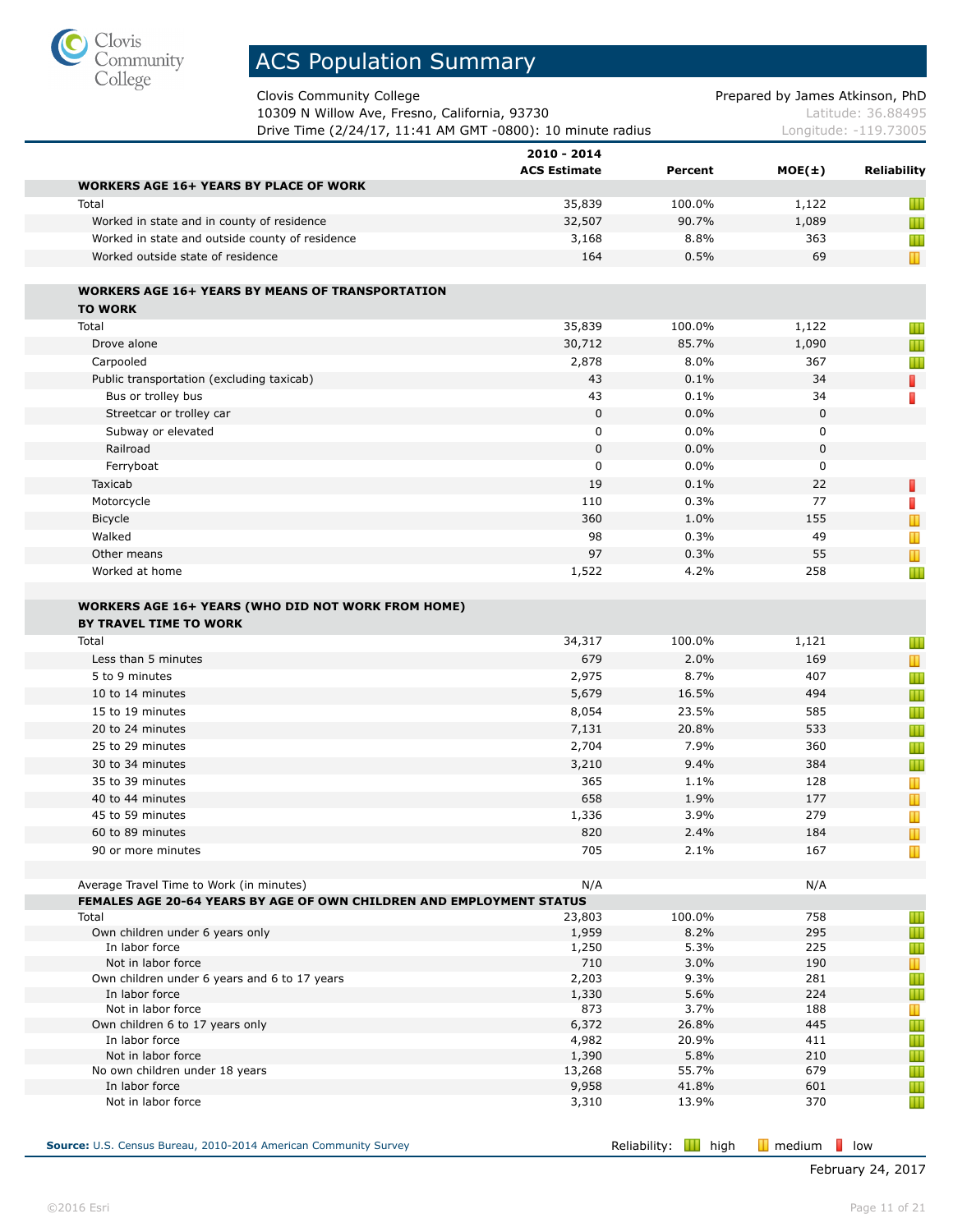

Clovis Community College **Prepared by James Atkinson, PhD** 

10309 N Willow Ave, Fresno, California, 93730 Material Control 2010 Matte 26.88495 Drive Time (2/24/17, 11:41 AM GMT -0800): 10 minute radius Longitude: -119.73005

|                                                                    | 2010 - 2014         |         |             |                |
|--------------------------------------------------------------------|---------------------|---------|-------------|----------------|
|                                                                    | <b>ACS Estimate</b> | Percent | $MOE(\pm)$  | Reliability    |
| <b>CIVILIAN NONINSTITUTIONALIZED POPULATION BY AGE &amp; TYPES</b> |                     |         |             |                |
| OF HEALTH INSURANCE COVERAGE                                       |                     |         |             |                |
| Total                                                              | 78,893              | 100.0%  | 2,084       | Ш              |
| Under 18 years:                                                    | 21,896              | 27.8%   | 1,099       | Ш              |
| One Type of Health Insurance:                                      | 19,532              | 24.8%   | 1,049       | Ш              |
| Employer-Based Health Ins Only                                     | 14,622              | 18.5%   | 971         | Ш              |
| Direct-Purchase Health Ins Only                                    | 1,827               | 2.3%    | 367         | Ш              |
| Medicare Coverage Only                                             | 11                  | 0.0%    | 12          | П              |
| Medicaid Coverage Only                                             | 2,781               | 3.5%    | 539         | Ш              |
| TRICARE/Military Hith Cov Only                                     | 291                 | 0.4%    | 166         | $\mathbf T$    |
| VA Health Care Only                                                | 0                   | 0.0%    | 0           |                |
| 2+ Types of Health Insurance                                       | 1,672               | 2.1%    | 446         | Ш              |
| No Health Insurance Coverage                                       | 691                 | 0.9%    | 222         | Ш              |
| 18 to 34 years:                                                    | 14,780              | 18.7%   | 932         | Ш              |
| One Type of Health Insurance:                                      | 11,371              | 14.4%   | 805         | Ш              |
| Employer-Based Health Ins Only                                     | 9,267               | 11.7%   | 753         | Ш              |
| Direct-Purchase Health Ins Only                                    | 1,098               | 1.4%    | 211         | Ш              |
| Medicare Coverage Only                                             | 10                  | 0.0%    | 16          | П              |
| Medicaid Coverage Only                                             | 912                 | 1.2%    | 192         | Ш              |
| TRICARE/Military Hith Cov Only                                     | 68                  | 0.1%    | 59          | П              |
| VA Health Care Only                                                | 15                  | 0.0%    | 17          | $\Box$         |
| 2+ Types of Health Insurance                                       | 785                 | 1.0%    | 173         | Ш              |
| No Health Insurance Coverage                                       | 2,624               | 3.3%    | 432         | Ш              |
| 35 to 64 years:                                                    | 33,493              | 42.5%   | 1,066       | Ш              |
| One Type of Health Insurance:                                      | 28,514              | 36.1%   | 996         | Ш              |
| Employer-Based Health Ins Only                                     | 23,772              | 30.1%   | 951         | Ш              |
| Direct-Purchase Health Ins Only                                    | 3,128               | 4.0%    | 421         | Ш              |
| Medicare Coverage Only                                             | 157                 | 0.2%    | 63          | $\blacksquare$ |
| Medicaid Coverage Only                                             | 1,160               | 1.5%    | 316         | Ш              |
| TRICARE/Military Hith Cov Only                                     | 240                 | 0.3%    | 115         | $\mathbb T$    |
| VA Health Care Only                                                | 58                  | 0.1%    | 33          | Ш              |
| 2+ Types of Health Insurance                                       | 2,772               | 3.5%    | 389         | Ш              |
| No Health Insurance Coverage                                       | 2,207               | 2.8%    | 360         | Ш              |
| $65+$ years:                                                       | 8,724               | 11.1%   | 469         | Ш              |
| One Type of Health Insurance:                                      | 2,156               | 2.7%    | 292         | Ш              |
| Employer-Based Health Ins Only                                     | 231                 | 0.3%    | 81          | Ш              |
| Direct-Purchase Health Ins Only                                    | 18                  | 0.0%    | 20          | П              |
| Medicare Coverage Only                                             | 1,908               | 2.4%    | 282         | Ш              |
| TRICARE/Military Hith Cov Only                                     | 0                   | $0.0\%$ | 0           |                |
| VA Health Care Only                                                | 0                   | 0.0%    | 0           |                |
| 2+ Types of Health Insurance:                                      | 6,456               | 8.2%    | 425         | Ш              |
| Employer-Based & Direct-Purchase Health Insurance                  | 36                  | 0.0%    | 57          | п              |
| Employer-Based Health & Medicare Insurance                         | 2,625               | 3.3%    | 297         | Ш              |
| Direct-Purchase Health & Medicare Insurance                        | 1,336               | 1.7%    | 207         | Ш              |
| Medicare & Medicaid Coverage                                       | 653                 | 0.8%    | 183         | Ш              |
| Other Private Health Insurance Combos                              | $\mathbf 0$         | 0.0%    | $\mathbf 0$ |                |
| Other Public Health Insurance Combos                               | 167                 | 0.2%    | 75          | Ш              |
| Other Health Insrance Combinations                                 | 1,640               | 2.1%    | 223         | Ш              |
| No Health Insurance Coverage                                       | 111                 | 0.1%    | 66          | Ш              |
|                                                                    |                     |         |             |                |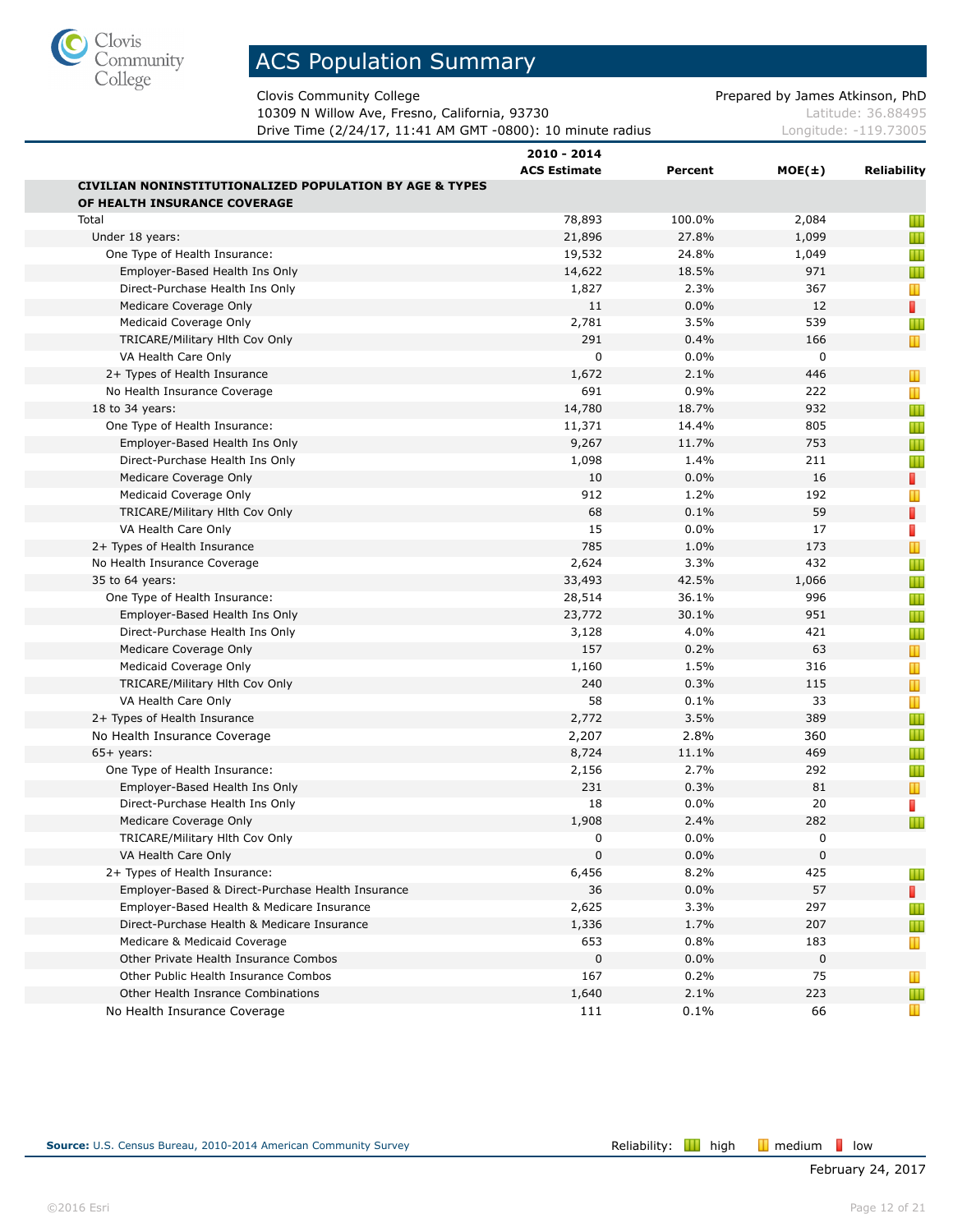

Clovis Community College **Prepared by James Atkinson, PhD** 

10309 N Willow Ave, Fresno, California, 93730 Material Control 2010 Matte 26.88495 **Drive Time (2/24/17, 11:41 AM GMT -0800): 10 minute radius Longitude: -119.73005** 

| 2010 - 2014<br><b>ACS Estimate</b> | Percent |       | <b>Reliability</b>                                                                                   |
|------------------------------------|---------|-------|------------------------------------------------------------------------------------------------------|
|                                    |         |       |                                                                                                      |
| 78,629                             | 100.0%  | 2,041 | Ш                                                                                                    |
| 2,587                              | 3.3%    | 701   | $\mathbf T$                                                                                          |
| 3,241                              | 4.1%    | 656   | Ш                                                                                                    |
| 2,000                              | 2.5%    | 545   | T                                                                                                    |
| 2,014                              | 2.6%    | 467   | T                                                                                                    |
| 2,509                              | 3.2%    | 513   | T                                                                                                    |
| 956                                | 1.2%    | 296   | Ш                                                                                                    |
| 65,322                             | 83.1%   | 1,931 | Ш                                                                                                    |
|                                    |         |       |                                                                                                      |
| 57,322                             | 100.0%  | 1,410 | Ш                                                                                                    |
| 4,444                              | 7.8%    | 369   | Ш                                                                                                    |
| 52,878                             | 92.2%   | 1,381 | Ш                                                                                                    |
| 27,421                             | 47.8%   | 887   | Ш                                                                                                    |
| 4,051                              | 7.1%    | 354   | Ш                                                                                                    |
| 23,370                             | 40.8%   | 862   | Ш                                                                                                    |
| 29,901                             | 52.2%   | 844   | Ш                                                                                                    |
| 393                                | 0.7%    | 104   | T                                                                                                    |
| 29,508                             | 51.5%   | 844   | Ш                                                                                                    |
|                                    |         |       |                                                                                                      |
|                                    | 100.0%  | 369   | Ш                                                                                                    |
| 246                                | 5.5%    | 133   | $\mathbb T$                                                                                          |
| 160                                | 3.6%    | 64    | Ш                                                                                                    |
| 102                                | 2.3%    | 61    | T                                                                                                    |
| 611                                | 13.7%   | 134   | Ш                                                                                                    |
| 56                                 | 1.3%    | 38    | П                                                                                                    |
| 1,415                              | 31.8%   | 220   | Ш                                                                                                    |
| 39                                 | 0.9%    | 18    | Ш                                                                                                    |
| 0                                  | 0.0%    | 0     |                                                                                                      |
| 356                                | 8.0%    | 92    | T                                                                                                    |
| 18                                 | 0.4%    | 21    | п                                                                                                    |
| 384                                | 8.6%    | 111   | T                                                                                                    |
| 645                                | 14.5%   | 175   | T                                                                                                    |
| 394                                | 8.9%    | 106   | Т                                                                                                    |
| 17                                 | 0.4%    | 22    | D                                                                                                    |
| 1                                  | 0.0%    | 23    | I.                                                                                                   |
|                                    |         |       |                                                                                                      |
| 27,714                             | 100.0%  | 585   | Ш                                                                                                    |
| 1,777                              | 6.4%    | 269   | Ш                                                                                                    |
| 515                                | 1.9%    | 152   | T                                                                                                    |
| 130                                | 0.5%    | 78    | $\mathbf{\mathbf{\mathbf{\mathbf{\mathbf{\mathbf{\mathbf{\mathbf{\mathbf{\mathbf{\mathbf{I}}}}}}}}}$ |
| 407                                | 1.5%    | 146   | Ш                                                                                                    |
| 310                                | 1.1%    | 95    | Ш                                                                                                    |
| 414                                | 1.5%    | 128   | T                                                                                                    |
| 25,938                             | 93.6%   | 597   | Ш                                                                                                    |
| 15,749                             | 56.8%   | 519   | Ш                                                                                                    |
| 1,103                              | 4.0%    | 215   | Ш                                                                                                    |
| 2,391                              | 8.6%    | 326   | Ш                                                                                                    |
| 3,190                              | 11.5%   | 376   | Ш                                                                                                    |
| 3,504                              | 12.6%   | 337   | Ш                                                                                                    |
|                                    | 4,444   |       | $MOE(\pm)$                                                                                           |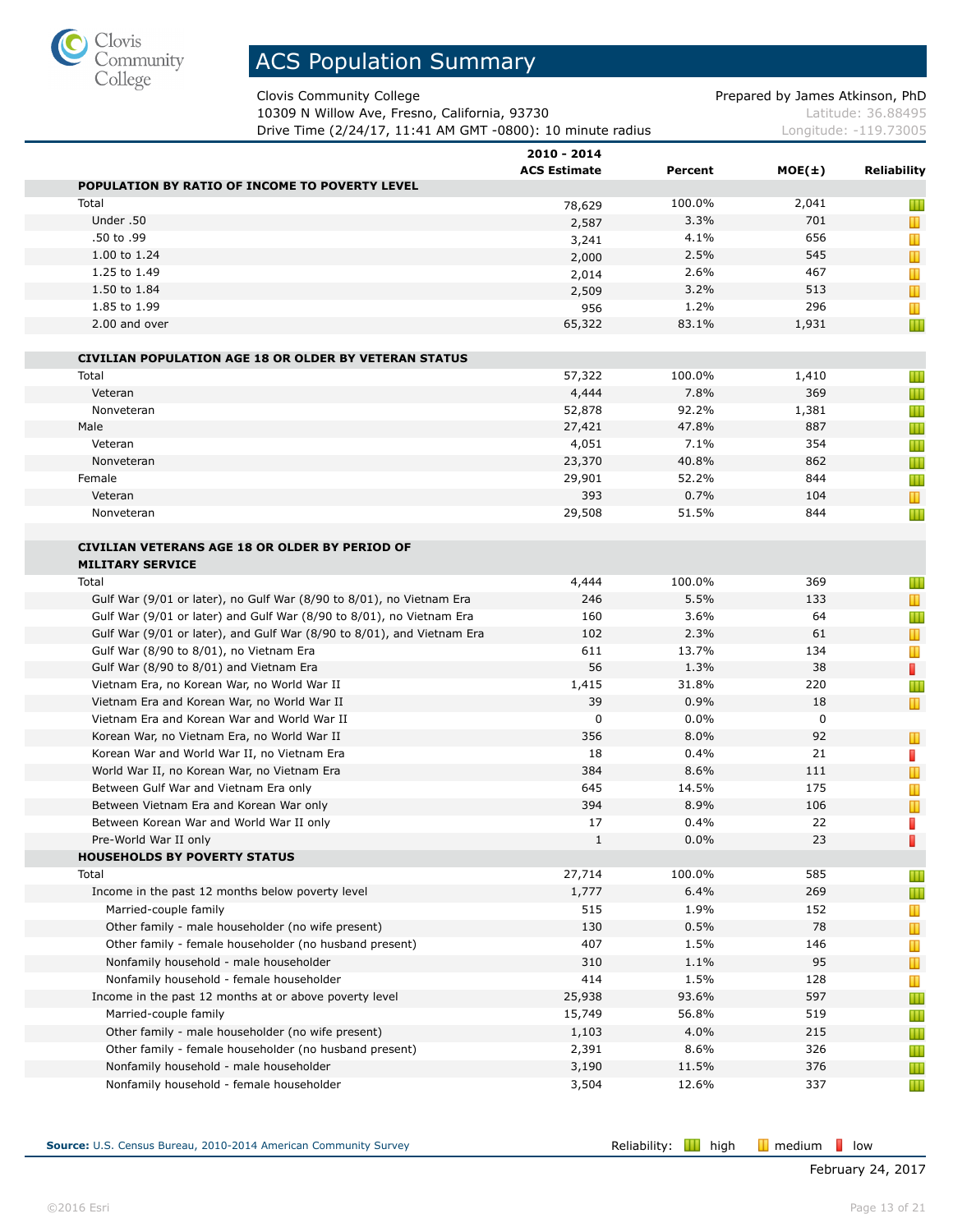

Clovis Community College **Prepared by James Atkinson, PhD** Prepared by James Atkinson, PhD

10309 N Willow Ave, Fresno, California, 93730 March 2010 10309 N Latitude: 36.88495 **Drive Time (2/24/17, 11:41 AM GMT -0800): 10 minute radius** Longitude: -119.73005

|                                                          | 2010 - 2014<br><b>ACS Estimate</b> | Percent | $MOE(\pm)$ | <b>Reliability</b> |
|----------------------------------------------------------|------------------------------------|---------|------------|--------------------|
| <b>HOUSEHOLDS BY OTHER INCOME</b>                        |                                    |         |            |                    |
| Social Security Income                                   | 6,409                              | 23.1%   | 379        | Ш                  |
| No Social Security Income                                | 21,305                             | 76.9%   | 608        | Ш                  |
|                                                          |                                    |         |            |                    |
| Retirement Income                                        | 5,066                              | 18.3%   | 355        | Ш                  |
| No Retirement Income                                     | 22,649                             | 81.7%   | 616        | W                  |
| <b>GROSS RENT AS A PERCENTAGE OF HOUSEHOLD INCOME IN</b> |                                    |         |            |                    |
| THE PAST 12 MONTHS                                       |                                    |         |            |                    |
| <10% of Income                                           | 257                                | 3.1%    | 126        | Ш                  |
| 10-14.9% of Income                                       | 690                                | 8.3%    | 181        | $\mathbf T$        |
| 15-19.9% of Income                                       | 1,333                              | 16.0%   | 255        | Ш                  |
| 20-24.9% of Income                                       | 1,221                              | 14.6%   | 252        | Т                  |
| 25-29.9% of Income                                       | 905                                | 10.8%   | 209        | T                  |
| 30-34.9% of Income                                       | 424                                | 5.1%    | 138        | Т                  |
| 35-39.9% of Income                                       | 476                                | 5.7%    | 143        | Т                  |
| 40-49.9% of Income                                       | 626                                | 7.5%    | 153        | $\mathbf T$        |
| 50+% of Income                                           | 2,119                              | 25.4%   | 310        | Ш                  |
| Gross Rent % Inc Not Computed                            | 298                                | 3.6%    | 80         | Ш                  |
| HOUSEHOLDS BY PUBLIC ASSISTANCE INCOME IN THE PAST       |                                    |         |            |                    |
| <b>12 MONTHS</b>                                         |                                    |         |            |                    |
| Total                                                    | 27,714                             | 100.0%  | 585        | Ш                  |
| With public assistance income                            | 605                                | 2.2%    | 179        | T                  |
| No public assistance income                              | 27,109                             | 97.8%   | 599        | Ш                  |
| <b>HOUSEHOLDS BY FOOD STAMPS/SNAP STATUS</b>             |                                    |         |            |                    |
| Total                                                    | 27,714                             | 100.0%  | 585        | Ш                  |
| With Food Stamps/SNAP                                    | 1,283                              | 4.6%    | 239        | Ш                  |
| With No Food Stamps/SNAP                                 | 26,432                             | 95.4%   | 603        | Ш                  |
|                                                          |                                    |         |            |                    |
| <b>HOUSEHOLDS BY DISABILITY STATUS</b>                   |                                    |         |            |                    |
| Total                                                    | 27,714                             | 100.0%  | 585        | Ш                  |
| With 1+ Persons w/Disability                             | 5,478                              | 19.8%   | 408        | Ш                  |
| With No Person w/Disability                              | 22,237                             | 80.2%   | 674        | Ш                  |

**Data Note:** N/A means not available. Population by Ratio of Income to Poverty Level represents persons for whom poverty status is determined. Household income represents income in 2014, adjusted for inflation.

**2010-2014 ACS Estimate:** The American Community Survey (ACS) replaces census sample data. Esri is releasing the 2010-2014 ACS estimates, five-year period data collected monthly from January 1, 2010 through December 31, 2014. Although the ACS includes many of the subjects previously covered by the decennial census sample, there are significant differences between the two surveys including fundamental differences in survey design and residency rules.

**Margin of error (MOE):** The MOE is a measure of the variability of the estimate due to sampling error. MOEs enable the data user to measure the range of uncertainty for each estimate with 90 percent confidence. The range of uncertainty is called the confidence interval, and it is calculated by taking the estimate +/- the MOE. For example, if the ACS reports an estimate of 100 with an MOE of +/- 20, then you can be 90 percent certain the value for the whole population falls between 80 and 120.

**Reliability:** These symbols represent threshold values that Esri has established from the Coefficients of Variation (CV) to designate the usability of the estimates. The CV measures the amount of sampling error relative to the size of the estimate, expressed as a percentage.

- Ш High Reliability: Small CVs (less than or equal to 12 percent) are flagged green to indicate that the sampling error is small relative to the estimate and the estimate is reasonably reliable.
- Ш Medium Reliability: Estimates with CVs between 12 and 40 are flagged yellow-use with caution.
- П Low Reliability: Large CVs (over 40 percent) are flagged red to indicate that the sampling error is large relative to the estimate. The estimate is considered very unreliable.

**Source:** U.S. Census Bureau, 2010-2014 American Community Survey **Relaction Survey Reliability: H** high **I** medium **l** low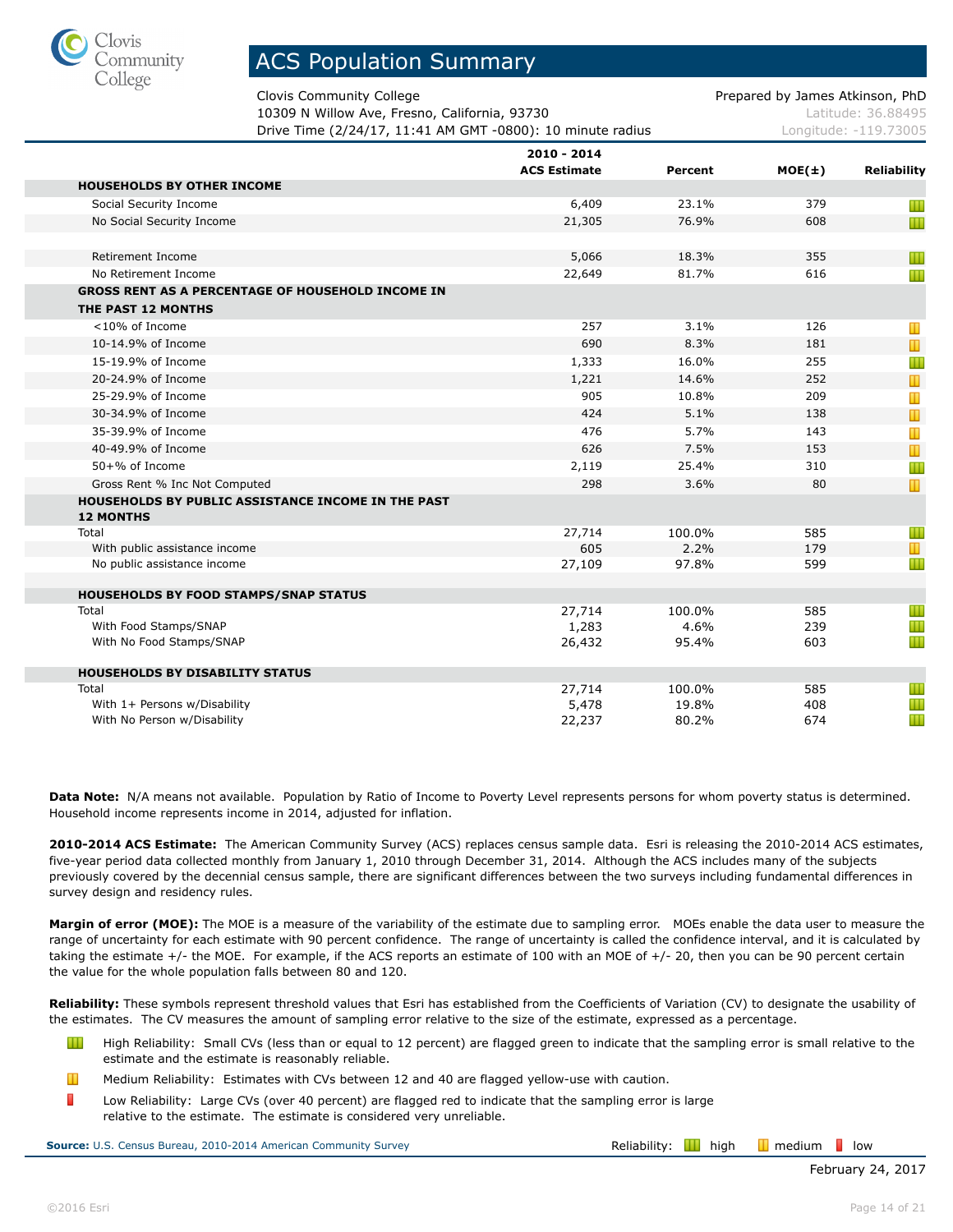

Clovis Community College **Prepared by James Atkinson, PhD** 

10309 N Willow Ave, Fresno, California, 93730 Material Control 2010 Matte 26.88495 **Drive Time (2/24/17, 11:41 AM GMT -0800): 15 minute radius Longitude: -119.73005** 

|                                                       | 2010 - 2014         |         |            |                                         |
|-------------------------------------------------------|---------------------|---------|------------|-----------------------------------------|
|                                                       | <b>ACS Estimate</b> | Percent | $MOE(\pm)$ | <b>Reliability</b>                      |
| <b>TOTALS</b>                                         |                     |         |            |                                         |
| <b>Total Population</b>                               | 156,538             |         | 3,254      | Ш                                       |
| <b>Total Households</b>                               | 55,709              |         | 917        | Ш                                       |
| <b>Total Housing Units</b>                            | 59,543              |         | 922        | Ш                                       |
| POPULATION AGE 3+ YEARS BY SCHOOL ENROLLMENT          |                     |         |            |                                         |
| Total                                                 | 151,475             | 100.0%  | 3,128      | Ш                                       |
| Enrolled in school                                    | 50,182              | 33.1%   | 1,650      | Ш                                       |
| Enrolled in nursery school, preschool                 | 2,454               | 1.6%    | 352        | Ш                                       |
| Public school                                         | 1,288               | 0.9%    | 267        | $\mathbf{\mathbf{\mathbf{\mathsf{u}}}}$ |
| Private school                                        | 1,166               | 0.8%    | 237        | Т                                       |
| Enrolled in kindergarten                              | 2,252               | 1.5%    | 308        | Ш                                       |
| Public school                                         | 2,112               | 1.4%    | 302        | Ш                                       |
| Private school                                        | 140                 | 0.1%    | 64         | $\mathbf T$                             |
| Enrolled in grade 1 to grade 4                        | 9,543               | 6.3%    | 676        | Ш                                       |
| Public school                                         | 8,974               | 5.9%    | 661        | Ш                                       |
| Private school                                        | 569                 | 0.4%    | 161        | T                                       |
| Enrolled in grade 5 to grade 8                        | 9,540               | 6.3%    | 690        | Ш                                       |
| Public school                                         | 8,866               | 5.9%    | 672        | Ш                                       |
| Private school                                        | 674                 | 0.4%    | 157        | $\mathbf{\mathbf{\mathsf{u}}}$          |
| Enrolled in grade 9 to grade 12                       | 9,885               | 6.5%    | 704        | Ш                                       |
| Public school                                         | 9,221               | 6.1%    | 686        | Ш                                       |
| Private school                                        | 664                 | 0.4%    | 167        | Ш                                       |
| Enrolled in college undergraduate years               | 14,650              | 9.7%    | 821        | Ш                                       |
| Public school                                         | 12,763              | 8.4%    | 767        | Ш                                       |
| Private school                                        | 1,887               | 1.2%    | 303        | Ш                                       |
| Enrolled in graduate or professional school           | 1,858               | 1.2%    | 271        | Ш                                       |
| Public school                                         | 1,184               | 0.8%    | 217        | Ш                                       |
| Private school                                        | 674                 | 0.4%    | 161        | T                                       |
| Not enrolled in school                                | 101,293             | 66.9%   | 1,737      | Ш                                       |
| POPULATION AGE 65+ BY RELATIONSHIP AND HOUSEHOLD TYPE |                     |         |            |                                         |
| Total                                                 | 18,996              | 100.0%  | 788        | Ш                                       |
| Living in Households                                  | 18,623              | 98.0%   | 772        | Ш                                       |
| Living in Family Households                           | 12,903              | 67.9%   | 732        | Ш                                       |
| Householder                                           | 6,217               | 32.7%   | 391        | Ш                                       |
| Spouse                                                | 4,275               | 22.5%   | 322        | Ш                                       |
| Parent                                                | 1,529               | 8.0%    | 294        | Ш                                       |
| Parent-in-law                                         | 422                 | 2.2%    | 120        | T                                       |
| <b>Other Relative</b>                                 | 242                 | 1.3%    | 99         | T                                       |
| Nonrelative                                           | 217                 | 1.1%    | 143        | П                                       |
| Living in Nonfamily Households                        | 5,720               | 30.1%   | 417        | Ш                                       |
| Householder                                           | 5,389               | 28.4%   | 394        | Ш                                       |
| Nonrelative                                           | 330                 | 1.7%    | 2          | T                                       |
| Living in Group Quarters                              | 373                 | 2.0%    | 153        | T                                       |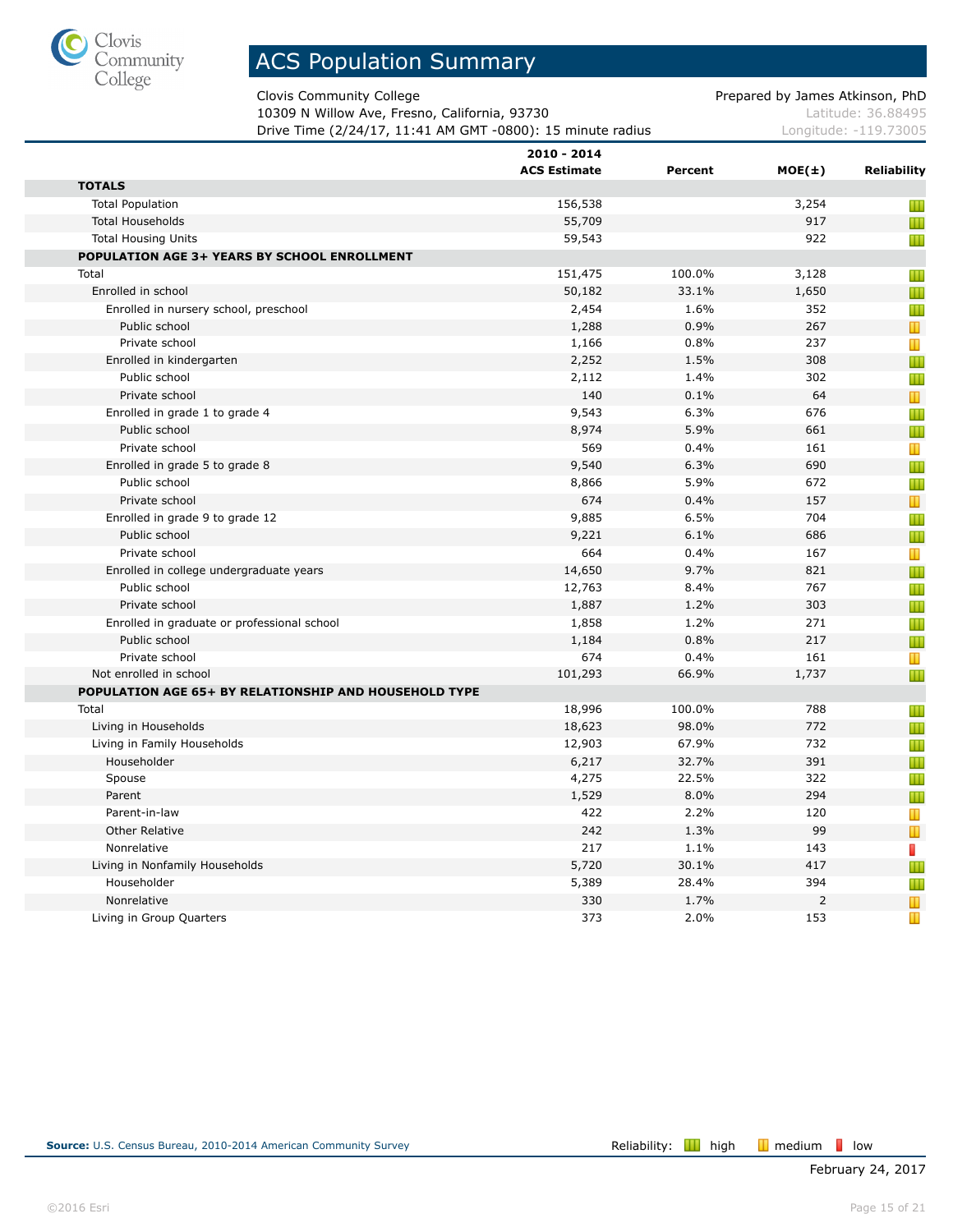

Clovis Community College **Prepared by James Atkinson, PhD** 

10309 N Willow Ave, Fresno, California, 93730 Material Society Australian Material Accords Latitude: 36.88495 Drive Time (2/24/17, 11:41 AM GMT -0800): 15 minute radius Longitude: -119.73005

|                                                            | 2010 - 2014         |         |            |             |
|------------------------------------------------------------|---------------------|---------|------------|-------------|
|                                                            | <b>ACS Estimate</b> | Percent | $MOE(\pm)$ | Reliability |
| <b>HOUSEHOLDS BY TYPE AND SIZE AND AGE</b>                 |                     |         |            |             |
| Family Households                                          | 38,827              | 69.7%   | 877        | Ш           |
| 2-Person                                                   | 15,306              | 27.5%   | 665        | Ш           |
| 3-Person                                                   | 8,987               | 16.1%   | 599        | Ш           |
| 4-Person                                                   | 8,365               | 15.0%   | 538        | Ш           |
| 5-Person                                                   | 3,682               | 6.6%    | 391        | Ш           |
| 6-Person                                                   | 1,586               | 2.8%    | 252        | Ш           |
| 7+ Person                                                  | 901                 | 1.6%    | 188        | T           |
| Nonfamily Households                                       | 16,882              | 30.3%   | 741        | Ш           |
| 1-Person                                                   | 13,236              | 23.8%   | 668        | Ш           |
| 2-Person                                                   | 2,763               | 5.0%    | 358        | Ш           |
| 3-Person                                                   | 492                 | 0.9%    | 151        | Т           |
| 4-Person                                                   | 255                 | 0.5%    | 89         | T           |
| 5-Person                                                   | 12                  | 0.0%    | 16         | П           |
| 6-Person                                                   | 89                  | 0.2%    | 55         | Ш           |
| 7+ Person                                                  | 36                  | 0.1%    | 33         | $\Box$      |
|                                                            |                     |         |            |             |
| <b>HOUSEHOLDS BY PRESENCE OF PEOPLE UNDER 18 YEARS BY</b>  |                     |         |            |             |
| <b>HOUSEHOLD TYPE</b>                                      |                     |         |            |             |
| Households with one or more people under 18 years          | 20,680              | 37.1%   | 763        | Ш           |
| Family households                                          | 20,526              | 36.8%   | 763        | Ш           |
| Married-couple family                                      | 14,235              | 25.6%   | 634        | Ш           |
| Male householder, no wife present                          | 1,808               | 3.2%    | 298        | Ш           |
| Female householder, no husband present                     | 4,483               | 8.0%    | 463        | Ш           |
| Nonfamily households                                       | 154                 | 0.3%    | 72         | Ш           |
| Households with no people under 18 years                   | 35,030              | 62.9%   | 881        | Ш           |
| Married-couple family                                      | 14,669              | 26.3%   | 606        | Ш           |
| Other family                                               | 3,633               | 6.5%    | 379        | Ш           |
| Nonfamily households                                       | 16,728              | 30.0%   | 740        | Ш           |
|                                                            |                     |         |            |             |
| <b>HOUSEHOLDS BY PRESENCE OF PEOPLE 65 YEARS AND OVER,</b> |                     |         |            |             |
| <b>HOUSEHOLD SIZE AND HOUSEHOLD TYPE</b>                   |                     |         |            |             |
| Households with Pop 65+                                    | 13,513              | 24.3%   | 535        | Ш           |
| 1-Person                                                   | 5,165               | 9.3%    | 391        | Ш           |
| 2+ Person Family                                           | 8,022               | 14.4%   | 436        | Ш           |
| 2+ Person Nonfamily                                        | 326                 | 0.6%    | 102        | Т           |
| Households with No Pop 65+                                 | 42,197              | 75.7%   | 906        | Ш           |
| 1-Person                                                   | 8,071               | 14.5%   | 573        | Ш           |
| 2+ Person Family                                           | 30,805              | 55.3%   | 846        | Ш           |
| 2+ Person Nonfamily                                        | 3,320               | 6.0%    | 378        | Ш           |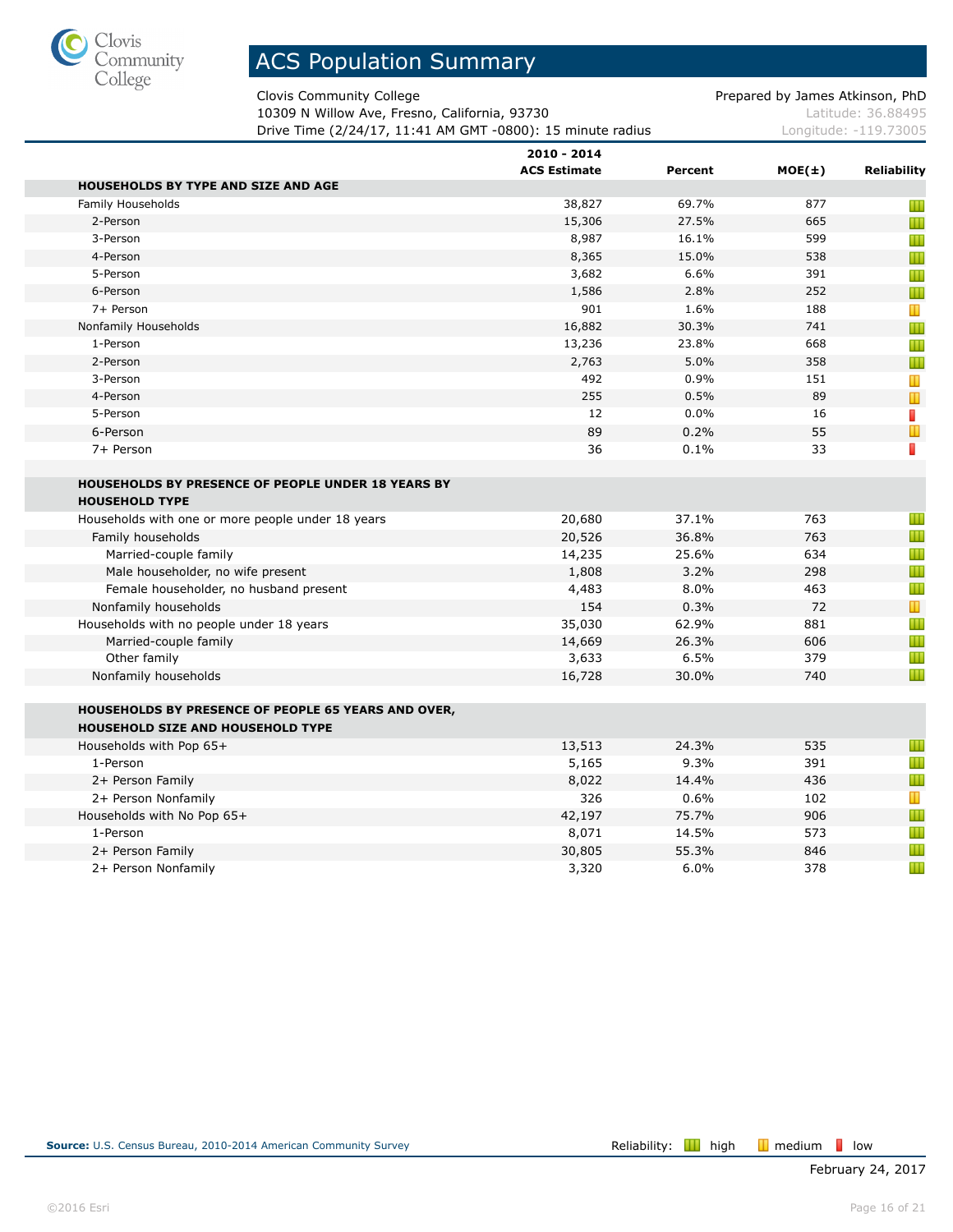

Clovis Community College **Prepared by James Atkinson, PhD** 

10309 N Willow Ave, Fresno, California, 93730 Material Society Australian Material Accords Latitude: 36.88495 Drive Time (2/24/17, 11:41 AM GMT -0800): 15 minute radius Longitude: -119.73005

|                                                           | 2010 - 2014<br><b>ACS Estimate</b> | Percent | $MOE(\pm)$  | Reliability |
|-----------------------------------------------------------|------------------------------------|---------|-------------|-------------|
| <b>POPULATION AGE 5+ YEARS BY LANGUAGE SPOKEN AT HOME</b> |                                    |         |             |             |
| AND ABILITY TO SPEAK ENGLISH                              |                                    |         |             |             |
| Total                                                     | 147,155                            | 100.0%  | 3,010       | Ш           |
| 5 to 17 years                                             |                                    |         |             |             |
| Speak only English                                        | 25,124                             | 17.1%   | 1,268       | Ш           |
| Speak Spanish                                             | 2,851                              | 1.9%    | 546         | Ш           |
| Speak English "very well" or "well"                       | 2,709                              | 1.8%    | 518         | Ш           |
| Speak English "not well"                                  | 142                                | 0.1%    | 84          | T           |
| Speak English "not at all"                                | 0                                  | 0.0%    | 0           |             |
| Speak other Indo-European languages                       | 1,665                              | 1.1%    | 421         | $\mathbb T$ |
| Speak English "very well" or "well"                       | 1,619                              | 1.1%    | 421         | Ш           |
| Speak English "not well"                                  | 37                                 | 0.0%    | 34          | П           |
| Speak English "not at all"                                | 9                                  | 0.0%    | 13          | F           |
| Speak Asian and Pacific Island languages                  | 1,282                              | 0.9%    | 334         |             |
| Speak English "very well" or "well"                       | 1,099                              | 0.7%    | 287         | Ш           |
| Speak English "not well"                                  | 172                                | 0.1%    | 83          | Т           |
| Speak English "not at all"                                | 12                                 | 0.0%    | 62          | F           |
| Speak other languages                                     | 252                                | 0.2%    | 175         | П           |
| Speak English "very well" or "well"                       | 247                                | 0.2%    | 153         | Ш           |
| Speak English "not well"                                  | 0                                  | 0.0%    | $\mathbf 0$ |             |
| Speak English "not at all"                                | 5                                  | 0.0%    | 10          | $\Box$      |
| 18 to 64 years                                            |                                    |         |             |             |
| Speak only English                                        | 72,584                             | 49.3%   | 1,932       | Ш           |
| Speak Spanish                                             | 11,857                             | 8.1%    | 965         | Ш           |
| Speak English "very well" or "well"                       | 10,075                             | 6.8%    | 798         | Ш           |
| Speak English "not well"                                  | 1,416                              | 1.0%    | 364         | T           |
| Speak English "not at all"                                | 367                                | 0.2%    | 128         | Т           |
| Speak other Indo-European languages                       | 5,584                              | 3.8%    | 690         | Ш           |
| Speak English "very well" or "well"                       | 5,038                              | 3.4%    | 595         | Ш           |
| Speak English "not well"                                  | 485                                | 0.3%    | 223         | Т           |
| Speak English "not at all"                                | 60                                 | 0.0%    | 63          | T,          |
| Speak Asian and Pacific Island languages                  | 6,007                              | 4.1%    | 655         | Ш           |
| Speak English "very well" or "well"                       | 5,041                              | 3.4%    | 553         | Ш           |
| Speak English "not well"                                  | 899                                | 0.6%    | 241         | Т           |
| Speak English "not at all"                                | 68                                 | 0.0%    | 40          | Ш           |
| Speak other languages                                     | 952                                | 0.6%    | 308         | T           |
| Speak English "very well" or "well"                       | 863                                | 0.6%    | 255         | Ш           |
| Speak English "not well"                                  | 79                                 | 0.1%    | 53          | П           |
| Speak English "not at all"                                | 10                                 | 0.0%    | 16          | $\Box$      |
| 65 years and over                                         |                                    |         |             |             |
| Speak only English                                        | 14,826                             | 10.1%   | 706         | Ш           |
| Speak Spanish                                             | 1,734                              | 1.2%    | 294         | Ш           |
| Speak English "very well" or "well"                       | 1,294                              | 0.9%    | 261         | Т           |
| Speak English "not well"                                  | 270                                | 0.2%    | 117         | Т           |
| Speak English "not at all"                                | 170                                | 0.1%    | 110         | Т           |
| Speak other Indo-European languages                       | 1,248                              | 0.8%    | 258         | Т           |
| Speak English "very well" or "well"                       | 974                                | 0.7%    | 224         | Ш           |
| Speak English "not well"                                  | 232                                | 0.2%    | 102         | T           |
| Speak English "not at all"                                | 42                                 | 0.0%    | 29          | П           |
| Speak Asian and Pacific Island languages                  | 1,005                              | 0.7%    | 204         | T           |
| Speak English "very well" or "well"                       | 516                                | 0.4%    | 137         | Ш           |
| Speak English "not well"                                  | 233                                | 0.2%    | 91          | T           |
| Speak English "not at all"                                | 255                                | 0.2%    | 100         | Ш           |
| Speak other languages                                     | 183                                | 0.1%    | 134         | П           |
| Speak English "very well" or "well"                       | 164                                | 0.1%    | 131         | D           |
| Speak English "not well"                                  | 19                                 | 0.0%    | 30          | П           |
| Speak English "not at all"                                | 0                                  | 0.0%    | 0           |             |
|                                                           |                                    |         |             |             |

**Source:** U.S. Census Bureau, 2010-2014 American Community Survey **Reliability: Reliability: III** high **III** medium **l**ow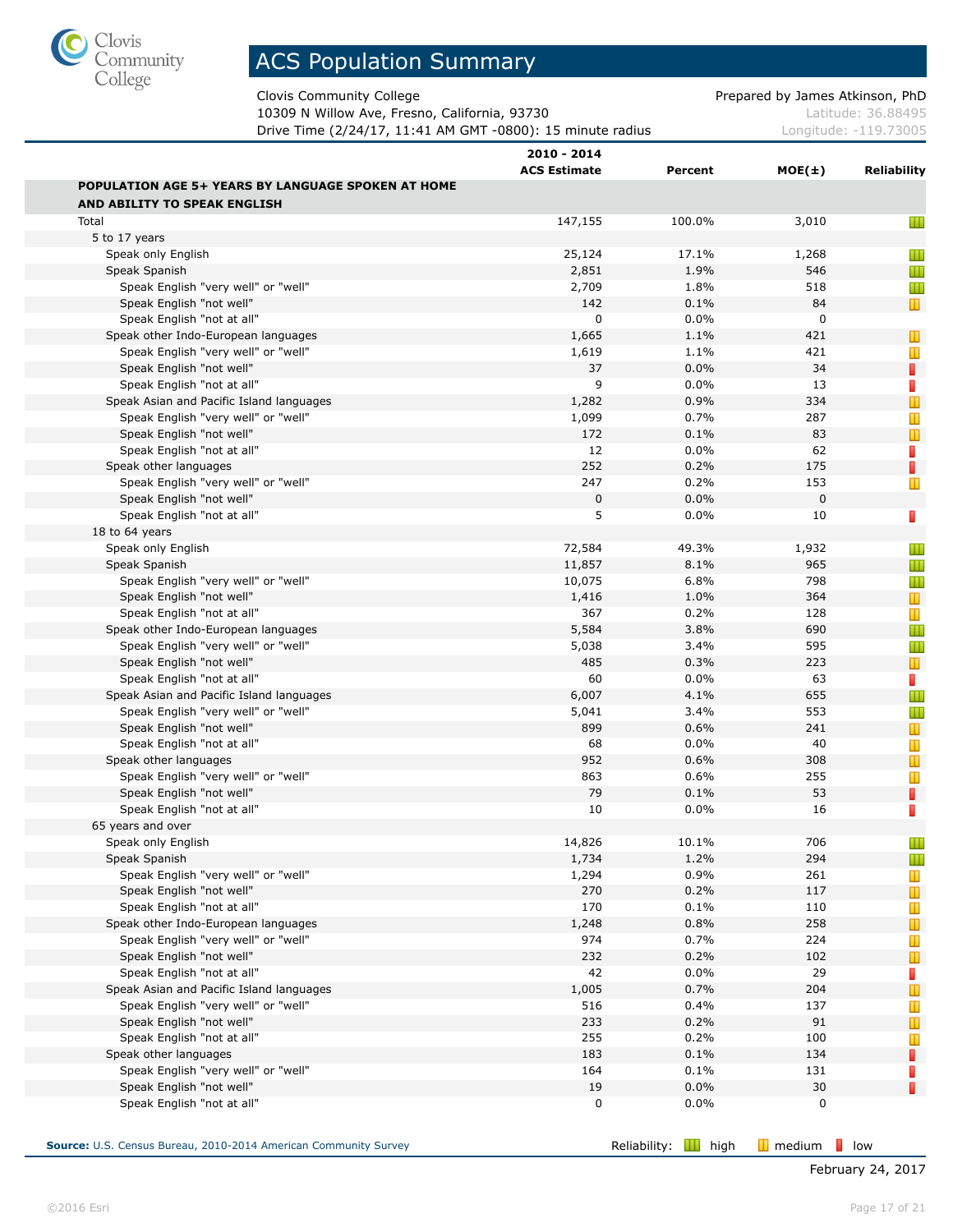

Clovis Community College **Prepared by James Atkinson**, PhD

| 10309 N Willow Ave, Fresno, California, 93730              | Latitude: 36.88495    |
|------------------------------------------------------------|-----------------------|
| Drive Time (2/24/17, 11:41 AM GMT -0800): 15 minute radius | Longitude: -119.73005 |

|                                                                                            | 2010 - 2014<br><b>ACS Estimate</b> | Percent        | $MOE(\pm)$  | <b>Reliability</b> |
|--------------------------------------------------------------------------------------------|------------------------------------|----------------|-------------|--------------------|
| <b>WORKERS AGE 16+ YEARS BY PLACE OF WORK</b>                                              |                                    |                |             |                    |
| Total                                                                                      | 68,822                             | 100.0%         | 1,706       | Ш                  |
| Worked in state and in county of residence                                                 | 62,929                             | 91.4%          | 1,649       | Ш                  |
| Worked in state and outside county of residence                                            | 5,593                              | 8.1%           | 515         | Ш                  |
| Worked outside state of residence                                                          | 301                                | 0.4%           | 99          | $\mathbb T$        |
| <b>WORKERS AGE 16+ YEARS BY MEANS OF TRANSPORTATION</b>                                    |                                    |                |             |                    |
| <b>TO WORK</b>                                                                             |                                    |                |             |                    |
| Total                                                                                      | 68,822                             | 100.0%         | 1,706       | Ш                  |
| Drove alone                                                                                | 57,356                             | 83.3%          | 1,586       | Ш                  |
| Carpooled                                                                                  | 5,547                              | 8.1%           | 574         | Ш                  |
| Public transportation (excluding taxicab)                                                  | 531                                | 0.8%           | 190         | T                  |
| Bus or trolley bus                                                                         | 522                                | 0.8%           | 190         | T                  |
| Streetcar or trolley car                                                                   | $\mathbf 0$                        | 0.0%           | $\mathbf 0$ |                    |
| Subway or elevated                                                                         | $\mathbf 0$                        | 0.0%           | 0           |                    |
| Railroad                                                                                   | $\overline{7}$                     | 0.0%           | 12          | Π                  |
| Ferryboat                                                                                  | 2                                  | 0.0%           | 18          | П                  |
| Taxicab                                                                                    | 32                                 | 0.0%           | 26          | Π                  |
| Motorcycle                                                                                 | 209                                | 0.3%           | 94          | Т                  |
| Bicycle                                                                                    | 892                                | 1.3%           | 236         | Т                  |
| Walked                                                                                     | 1,081                              | 1.6%           | 205         | Ш                  |
| Other means                                                                                | 214                                | 0.3%           | 85          | Т                  |
| Worked at home                                                                             | 2,960                              | 4.3%           | 370         | Ш                  |
| <b>WORKERS AGE 16+ YEARS (WHO DID NOT WORK FROM HOME)</b><br><b>BY TRAVEL TIME TO WORK</b> |                                    |                |             |                    |
| Total                                                                                      | 65,863                             | 100.0%         | 1,692       | Ш                  |
| Less than 5 minutes                                                                        | 1,683                              | 2.6%           | 284         | Ш                  |
| 5 to 9 minutes                                                                             | 6,496                              | 9.9%           | 571         | Ш                  |
| 10 to 14 minutes                                                                           | 10,627                             | 16.1%          | 716         | Ш                  |
| 15 to 19 minutes                                                                           | 16,500                             | 25.1%          | 916         | Ш                  |
| 20 to 24 minutes                                                                           | 13,355                             | 20.3%          | 724         | Ш                  |
| 25 to 29 minutes                                                                           | 4,463                              | 6.8%           | 473         | Ш                  |
| 30 to 34 minutes                                                                           | 5,886                              | 8.9%           | 548         | Ш                  |
| 35 to 39 minutes                                                                           | 763                                | 1.2%           | 229         | Т                  |
| 40 to 44 minutes                                                                           | 1,166                              | 1.8%           | 233         | Т                  |
| 45 to 59 minutes                                                                           | 2,394                              | 3.6%           | 364         | Ш                  |
| 60 to 89 minutes                                                                           | 1,527                              | 2.3%           | 266         | Ш                  |
| 90 or more minutes                                                                         | 1,002                              | 1.5%           | 204         | T                  |
| Average Travel Time to Work (in minutes)                                                   | N/A                                |                | N/A         |                    |
| FEMALES AGE 20-64 YEARS BY AGE OF OWN CHILDREN AND EMPLOYMENT STATUS                       |                                    |                |             |                    |
| Total                                                                                      | 47,293                             | 100.0%         | 1,192       | Ш                  |
| Own children under 6 years only                                                            | 3,626                              | 7.7%           | 408         | Ш                  |
| In labor force                                                                             | 2,323                              | 4.9%           | 317         | Ш                  |
| Not in labor force                                                                         | 1,302                              | 2.8%           | 260         | $\mathbb T$        |
| Own children under 6 years and 6 to 17 years                                               | 3,997                              | 8.5%           | 397         | Ш                  |
| In labor force                                                                             | 2,451                              | 5.2%           | 311         | Ш                  |
| Not in labor force                                                                         | 1,546                              | 3.3%           | 266         | Ш                  |
| Own children 6 to 17 years only<br>In labor force                                          | 11,036<br>8,840                    | 23.3%<br>18.7% | 614<br>569  | Ш<br>Ш             |
| Not in labor force                                                                         | 2,196                              | 4.6%           | 276         | Ш                  |
| No own children under 18 years                                                             | 28,634                             | 60.5%          | 1,056       | Ш                  |
|                                                                                            |                                    | 44.9%          | 938         | Ш                  |
| In labor force                                                                             | 21,255                             |                |             |                    |

**Source:** U.S. Census Bureau, 2010-2014 American Community Survey **Reliability:** Reliability: **II** high **II** medium **low**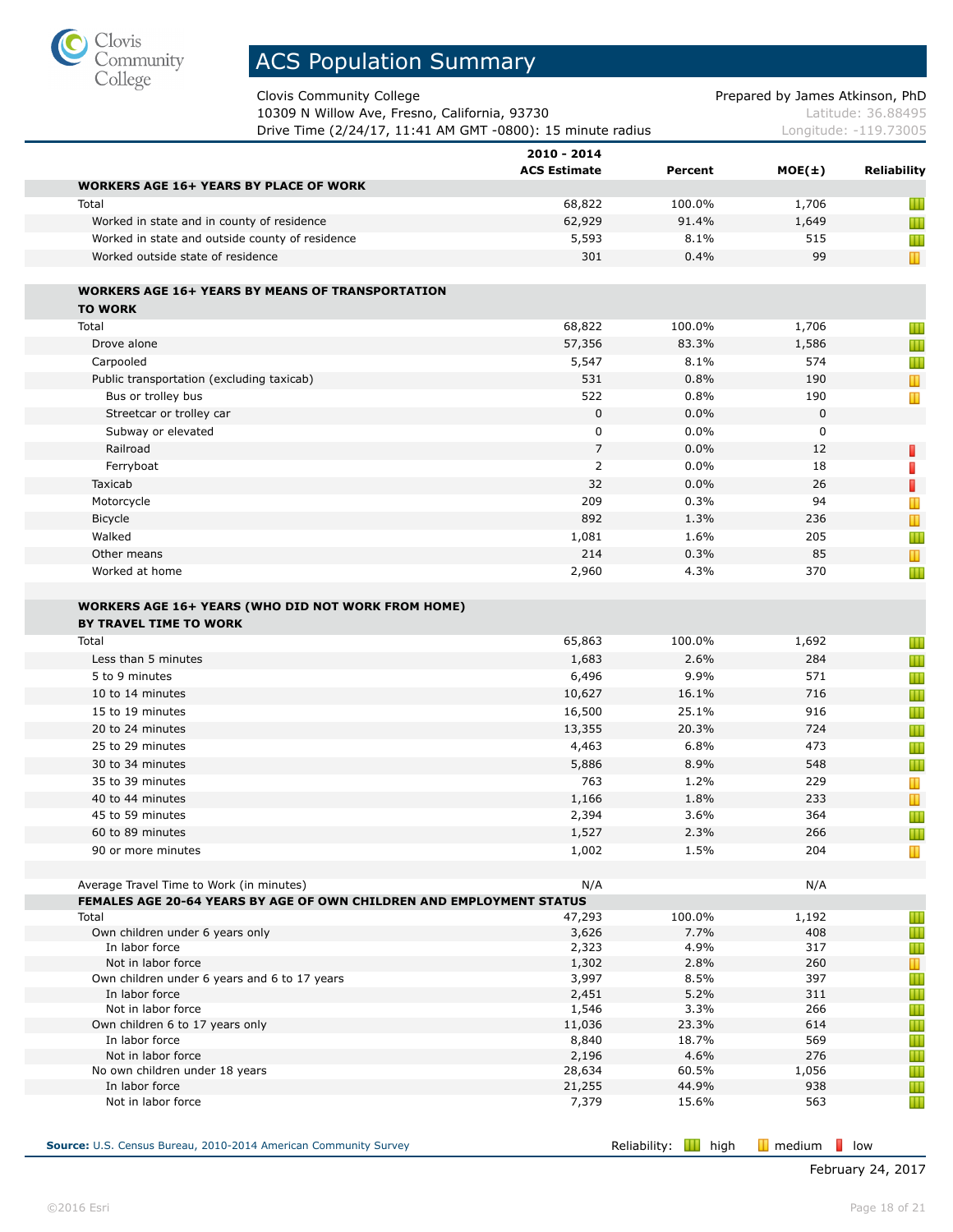

Clovis Community College **Prepared by James Atkinson, PhD** 

10309 N Willow Ave, Fresno, California, 93730 Material Society Australian Material Accords Latitude: 36.88495 Drive Time (2/24/17, 11:41 AM GMT -0800): 15 minute radius Longitude: -119.73005

|                                                                    | 2010 - 2014         |         |            |                |
|--------------------------------------------------------------------|---------------------|---------|------------|----------------|
|                                                                    | <b>ACS Estimate</b> | Percent | $MOE(\pm)$ | Reliability    |
| <b>CIVILIAN NONINSTITUTIONALIZED POPULATION BY AGE &amp; TYPES</b> |                     |         |            |                |
| OF HEALTH INSURANCE COVERAGE                                       |                     |         |            |                |
| Total                                                              | 155,709             | 100.0%  | 3,249      | Ш              |
| Under 18 years:                                                    | 40,461              | 26.0%   | 1,691      | Ш              |
| One Type of Health Insurance:                                      | 35,866              | 23.0%   | 1,573      | Ш              |
| Employer-Based Health Ins Only                                     | 22,690              | 14.6%   | 1,278      | Ш              |
| Direct-Purchase Health Ins Only                                    | 3,399               | 2.2%    | 546        | Ш              |
| Medicare Coverage Only                                             | 37                  | 0.0%    | 37         | П              |
| Medicaid Coverage Only                                             | 9,242               | 5.9%    | 973        | Ш              |
| TRICARE/Military Hith Cov Only                                     | 426                 | 0.3%    | 191        | Т              |
| VA Health Care Only                                                | 71                  | 0.0%    | 88         | F              |
| 2+ Types of Health Insurance                                       | 3,080               | 2.0%    | 615        | $\mathbb T$    |
| No Health Insurance Coverage                                       | 1,516               | 1.0%    | 339        | Ш              |
| 18 to 34 years:                                                    | 36,821              | 23.6%   | 1,462      | Ш              |
| One Type of Health Insurance:                                      | 26,946              | 17.3%   | 1,202      | Ш              |
| Employer-Based Health Ins Only                                     | 19,879              | 12.8%   | 1,083      | Ш              |
| Direct-Purchase Health Ins Only                                    | 2,663               | 1.7%    | 351        | Ш              |
| Medicare Coverage Only                                             | 109                 | 0.1%    | 71         | т              |
| Medicaid Coverage Only                                             | 3,931               | 2.5%    | 494        | Ш              |
| TRICARE/Military Hith Cov Only                                     | 239                 | 0.2%    | 118        | T              |
| VA Health Care Only                                                | 124                 | 0.1%    | 85         | П              |
| 2+ Types of Health Insurance                                       | 1,754               | 1.1%    | 287        | Ш              |
| No Health Insurance Coverage                                       | 8,121               | 5.2%    | 753        | Ш              |
| 35 to 64 years:                                                    | 59,782              | 38.4%   | 1,504      | Ш              |
| One Type of Health Insurance:                                      | 48,706              | 31.3%   | 1,373      | Ш              |
| Employer-Based Health Ins Only                                     | 39,153              | 25.1%   | 1,268      | Ш              |
| Direct-Purchase Health Ins Only                                    | 5,052               | 3.2%    | 567        | Ш              |
| Medicare Coverage Only                                             | 378                 | 0.2%    | 105        | $\blacksquare$ |
| Medicaid Coverage Only                                             | 3,380               | 2.2%    | 473        | Ш              |
| TRICARE/Military Hith Cov Only                                     | 445                 | 0.3%    | 151        | Т              |
| VA Health Care Only                                                | 298                 | 0.2%    | 93         | Т              |
| 2+ Types of Health Insurance                                       | 4,824               | 3.1%    | 492        | Ш              |
| No Health Insurance Coverage                                       | 6,252               | 4.0%    | 602        | Ш              |
| $65+$ years:                                                       | 18,645              | 12.0%   | 772        | Ш              |
| One Type of Health Insurance:                                      | 4,314               | 2.8%    | 433        | Ш              |
| Employer-Based Health Ins Only                                     | 461                 | 0.3%    | 116        | Т              |
| Direct-Purchase Health Ins Only                                    | 22                  | 0.0%    | 27         | П              |
| Medicare Coverage Only                                             | 3,819               | 2.5%    | 419        | Ш              |
| TRICARE/Military Hith Cov Only                                     | 0                   | 0.0%    | 0          |                |
| VA Health Care Only                                                | 12                  | 0.0%    | 18         | п              |
| 2+ Types of Health Insurance:                                      | 14,122              | 9.1%    | 679        |                |
| Employer-Based & Direct-Purchase Health Insurance                  | 36                  | 0.0%    | 57         | П              |
| Employer-Based Health & Medicare Insurance                         | 5,041               | 3.2%    | 426        |                |
| Direct-Purchase Health & Medicare Insurance                        | 3,084               | 2.0%    | 332        | Ш              |
| Medicare & Medicaid Coverage                                       | 1,655               | 1.1%    | 306        | Ш              |
| Other Private Health Insurance Combos                              | 0                   | 0.0%    | 0          |                |
| Other Public Health Insurance Combos                               | 462                 | 0.3%    | 125        | ш              |
| Other Health Insrance Combinations                                 | 3,842               | 2.5%    | 374        | Ш              |
| No Health Insurance Coverage                                       | 210                 | 0.1%    | 121        | Ш              |
|                                                                    |                     |         |            |                |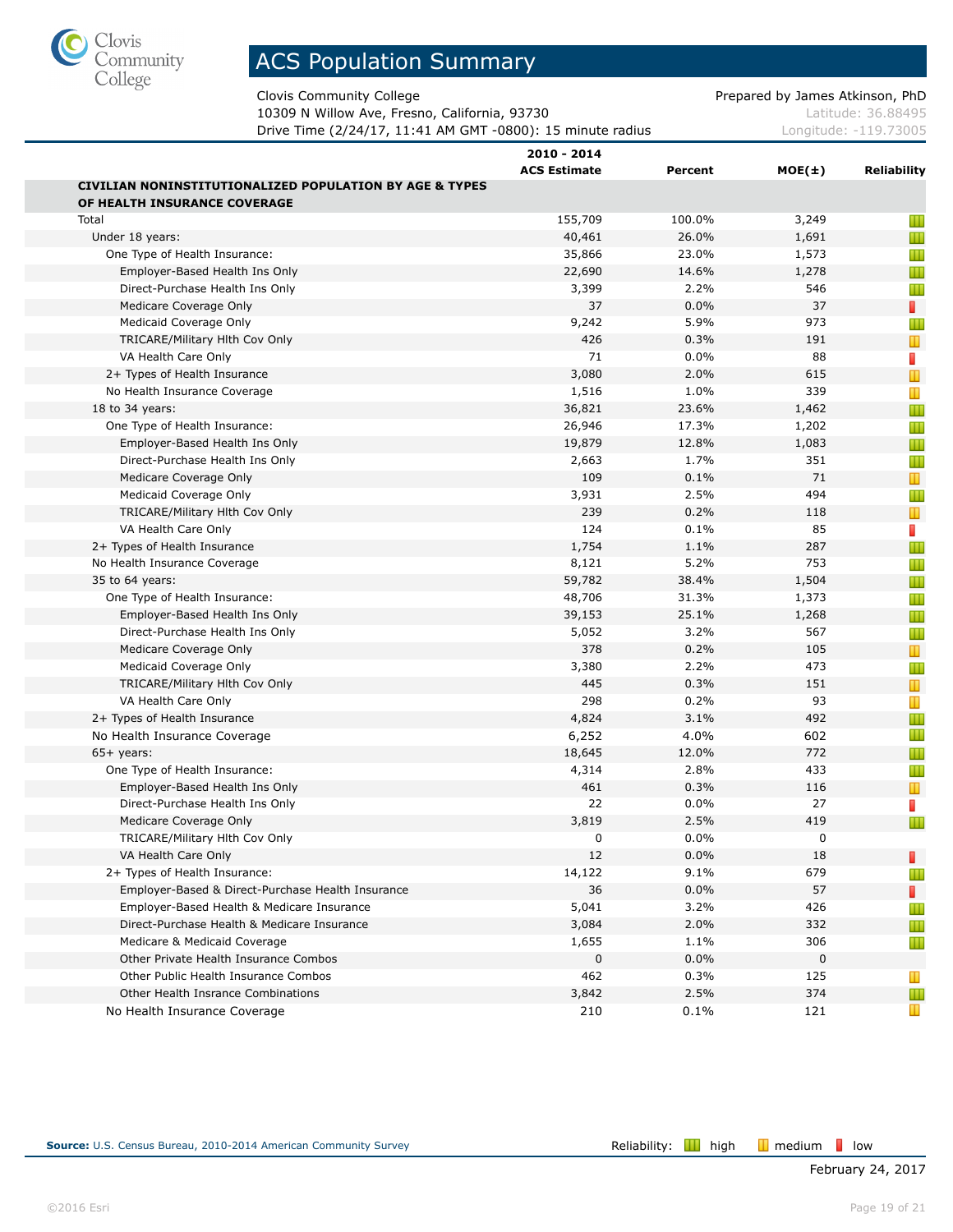

Clovis Community College **Prepared by James Atkinson, PhD** 

10309 N Willow Ave, Fresno, California, 93730 Material Society Australian Material Accords Latitude: 36.88495 Drive Time (2/24/17, 11:41 AM GMT -0800): 15 minute radius Longitude: -119.73005

|                                                                        | 2010 - 2014         |         |        |                                |
|------------------------------------------------------------------------|---------------------|---------|--------|--------------------------------|
|                                                                        | <b>ACS Estimate</b> | Percent | MOE(±) | <b>Reliability</b>             |
| POPULATION BY RATIO OF INCOME TO POVERTY LEVEL                         |                     |         |        |                                |
| Total                                                                  | 154,040             | 100.0%  | 3,221  | Ш                              |
| Under .50                                                              | 9,595               | 6.2%    | 1,223  | Ш                              |
| .50 to .99                                                             | 10,501              | 6.8%    | 1,261  | Ш                              |
| 1.00 to 1.24                                                           | 5,690               | 3.7%    | 877    | Ш                              |
| 1.25 to 1.49                                                           | 6,326               | 4.1%    | 962    | Ш                              |
| 1.50 to 1.84                                                           | 8,122               | 5.3%    | 1,113  | Ш                              |
| 1.85 to 1.99                                                           | 2,867               | 1.9%    | 637    | Ш                              |
| 2.00 and over                                                          | 110,938             | 72.0%   | 2,725  | Ш                              |
| <b>CIVILIAN POPULATION AGE 18 OR OLDER BY VETERAN STATUS</b>           |                     |         |        |                                |
| Total                                                                  | 115,748             | 100.0%  | 2,199  | Ш                              |
| Veteran                                                                | 9,521               | 8.2%    | 590    | Ш                              |
| Nonveteran                                                             | 106,227             | 91.8%   | 2,136  | Ш                              |
| Male                                                                   | 54,522              | 47.1%   | 1,344  | Ш                              |
| Veteran                                                                | 8,694               | 7.5%    | 549    | Ш                              |
| Nonveteran                                                             | 45,828              | 39.6%   | 1,294  | Ш                              |
| Female                                                                 | 61,226              | 52.9%   | 1,341  | Ш                              |
| Veteran                                                                | 827                 | 0.7%    | 180    | Т                              |
| Nonveteran                                                             | 60,399              | 52.2%   | 1,341  | Ш                              |
|                                                                        |                     |         |        |                                |
| <b>CIVILIAN VETERANS AGE 18 OR OLDER BY PERIOD OF</b>                  |                     |         |        |                                |
| <b>MILITARY SERVICE</b>                                                |                     |         |        |                                |
| Total                                                                  | 9,521               | 100.0%  | 590    | Ш                              |
| Gulf War (9/01 or later), no Gulf War (8/90 to 8/01), no Vietnam Era   | 704                 | 7.4%    | 222    | $\mathbf{\mathbf{\mathsf{u}}}$ |
| Gulf War (9/01 or later) and Gulf War (8/90 to 8/01), no Vietnam Era   | 418                 | 4.4%    | 149    | Ш                              |
| Gulf War (9/01 or later), and Gulf War (8/90 to 8/01), and Vietnam Era | 109                 | 1.1%    | 64     | $\mathbf T$                    |
| Gulf War (8/90 to 8/01), no Vietnam Era                                | 1,100               | 11.6%   | 208    | Ш                              |
| Gulf War (8/90 to 8/01) and Vietnam Era                                | 171                 | 1.8%    | 76     | T                              |
| Vietnam Era, no Korean War, no World War II                            | 3,055               | 32.1%   | 340    | Ш                              |
| Vietnam Era and Korean War, no World War II                            | 100                 | 1.1%    | 54     | T                              |
| Vietnam Era and Korean War and World War II                            | 9                   | 0.1%    | 14     | П                              |
| Korean War, no Vietnam Era, no World War II                            | 842                 | 8.8%    | 155    | Ш                              |
| Korean War and World War II, no Vietnam Era                            | 64                  | 0.7%    | 41     | Ш                              |
| World War II, no Korean War, no Vietnam Era                            | 700                 | 7.4%    | 166    | T                              |
| Between Gulf War and Vietnam Era only                                  | 1,272               | 13.4%   | 235    | Ш                              |
| Between Vietnam Era and Korean War only                                | 892                 | 9.4%    | 155    | Ш                              |
| Between Korean War and World War II only                               | 33                  | 0.3%    | 30     | D                              |
| Pre-World War II only                                                  | 53                  | 0.6%    | 45     | I.                             |
| <b>HOUSEHOLDS BY POVERTY STATUS</b>                                    |                     |         |        |                                |
| Total                                                                  | 55,709              | 100.0%  | 917    | Ш                              |
| Income in the past 12 months below poverty level                       | 6,427               | 11.5%   | 498    | Ш                              |
| Married-couple family                                                  | 1,532               | 2.8%    | 262    | Ш                              |
| Other family - male householder (no wife present)                      | 492                 | 0.9%    | 170    | $\mathbf T$                    |
| Other family - female householder (no husband present)                 | 1,656               | 3.0%    | 285    | Ш                              |
| Nonfamily household - male householder                                 | 1,051               | 1.9%    | 202    | Ш                              |
| Nonfamily household - female householder                               | 1,696               | 3.0%    | 247    | Ш                              |
| Income in the past 12 months at or above poverty level                 | 49,283              | 88.5%   | 908    | Ш                              |
| Married-couple family                                                  | 27,371              | 49.1%   | 761    | Ш                              |
| Other family - male householder (no wife present)                      | 2,494               | 4.5%    | 325    | Ш                              |
| Other family - female householder (no husband present)                 | 5,282               | 9.5%    | 486    | Ш                              |
| Nonfamily household - male householder                                 | 6,608               | 11.9%   | 535    | Ш                              |
| Nonfamily household - female householder                               | 7,527               | 13.5%   | 509    | Ш                              |
|                                                                        |                     |         |        |                                |